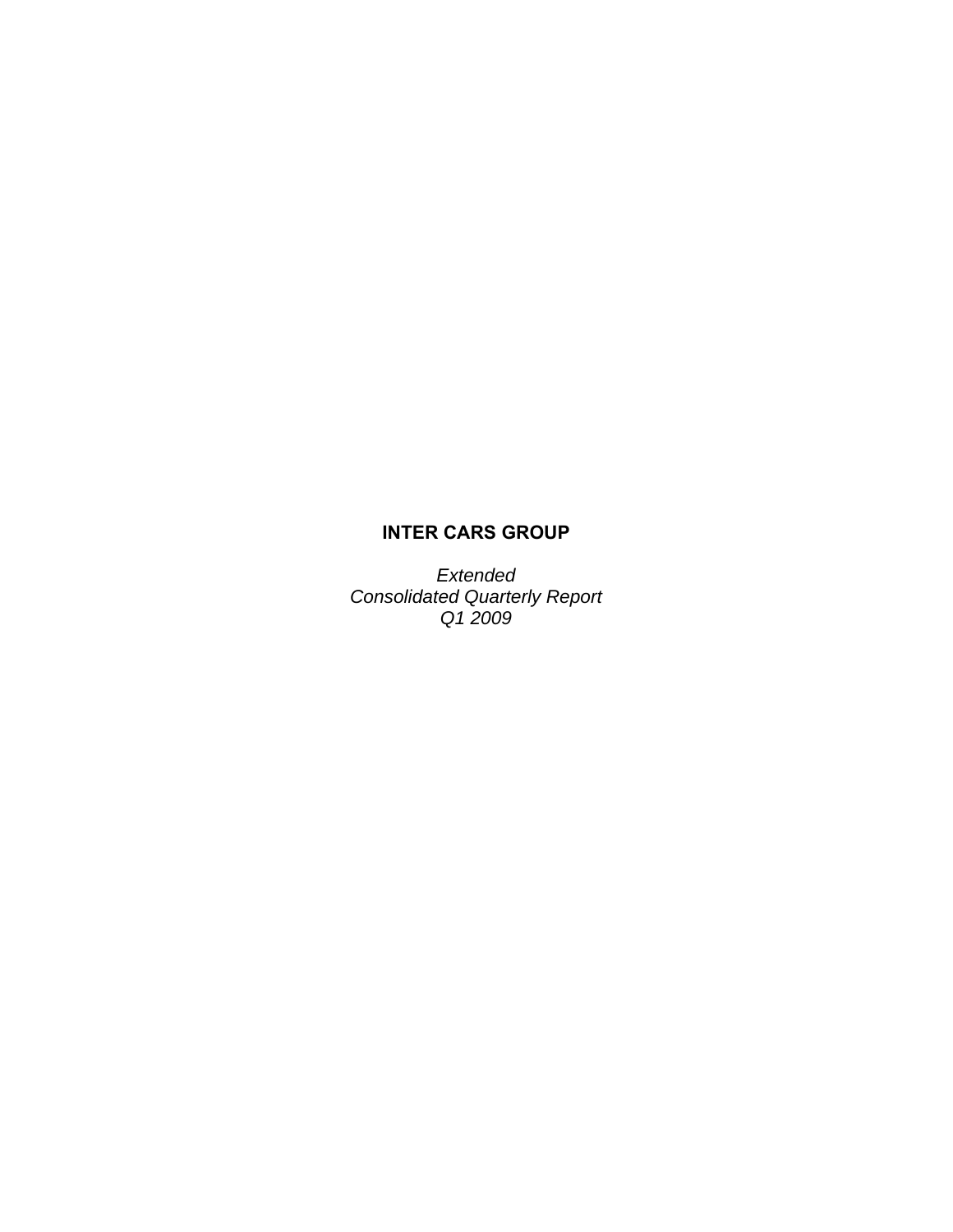

## **TABLE OF CONTENTS**

| PARTI           | CONSOLIDATED FINANCIAL STATEMENTS FOR Q1 2009 3      |
|-----------------|------------------------------------------------------|
| <b>PART II</b>  | REPORT ON THE OPERATIONS OF THE INTER CARS GROUP  20 |
| <b>PART III</b> |                                                      |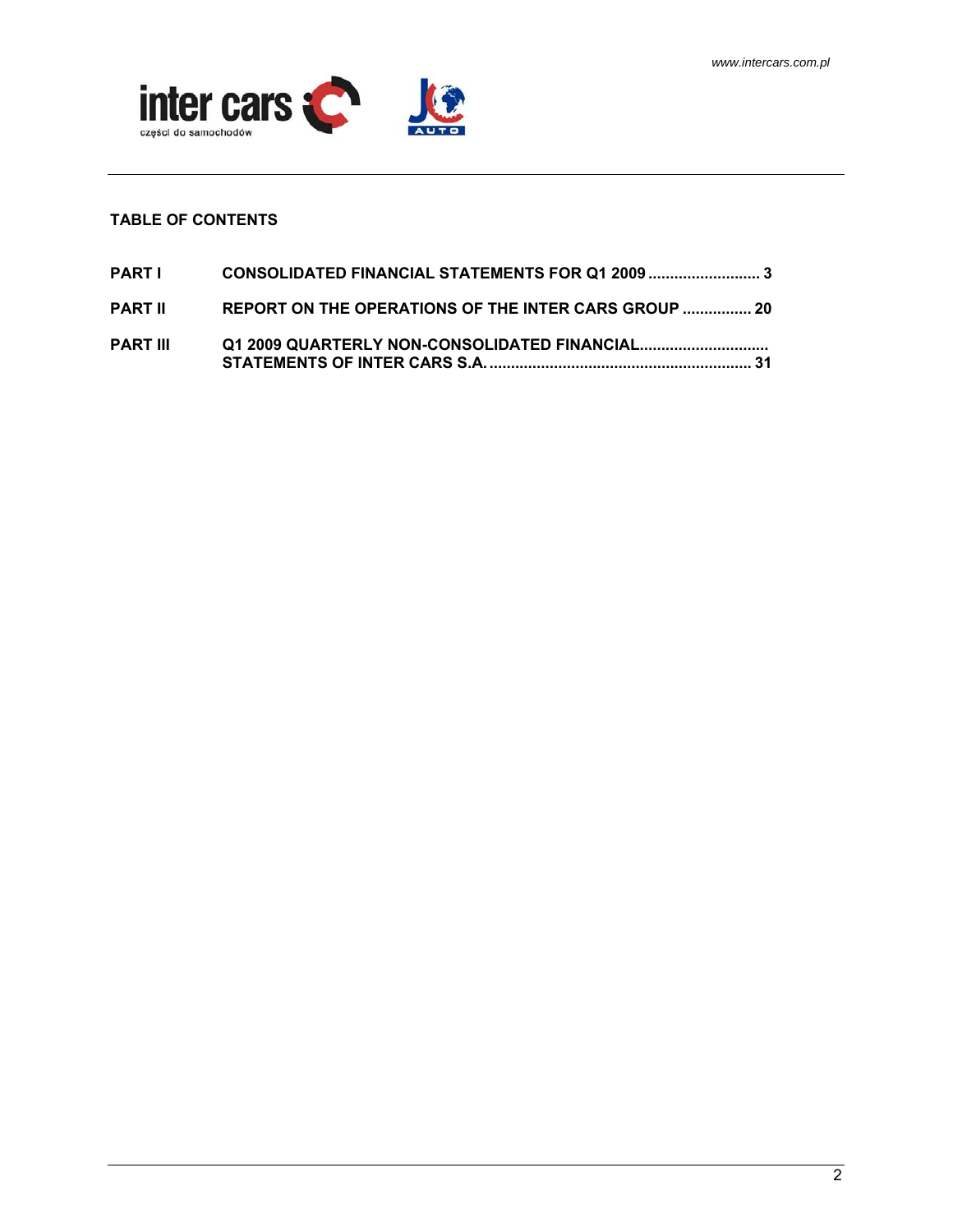

## **PART I**

## **CONSOLIDATED FINANCIAL STATEMENTS FOR Q1 2009**

| 1.             |  |
|----------------|--|
| 2.             |  |
| 3 <sub>1</sub> |  |
| 4.             |  |
| 5 <sub>1</sub> |  |
| 6.             |  |
| 7 <sub>1</sub> |  |
| 8.             |  |
| 9.             |  |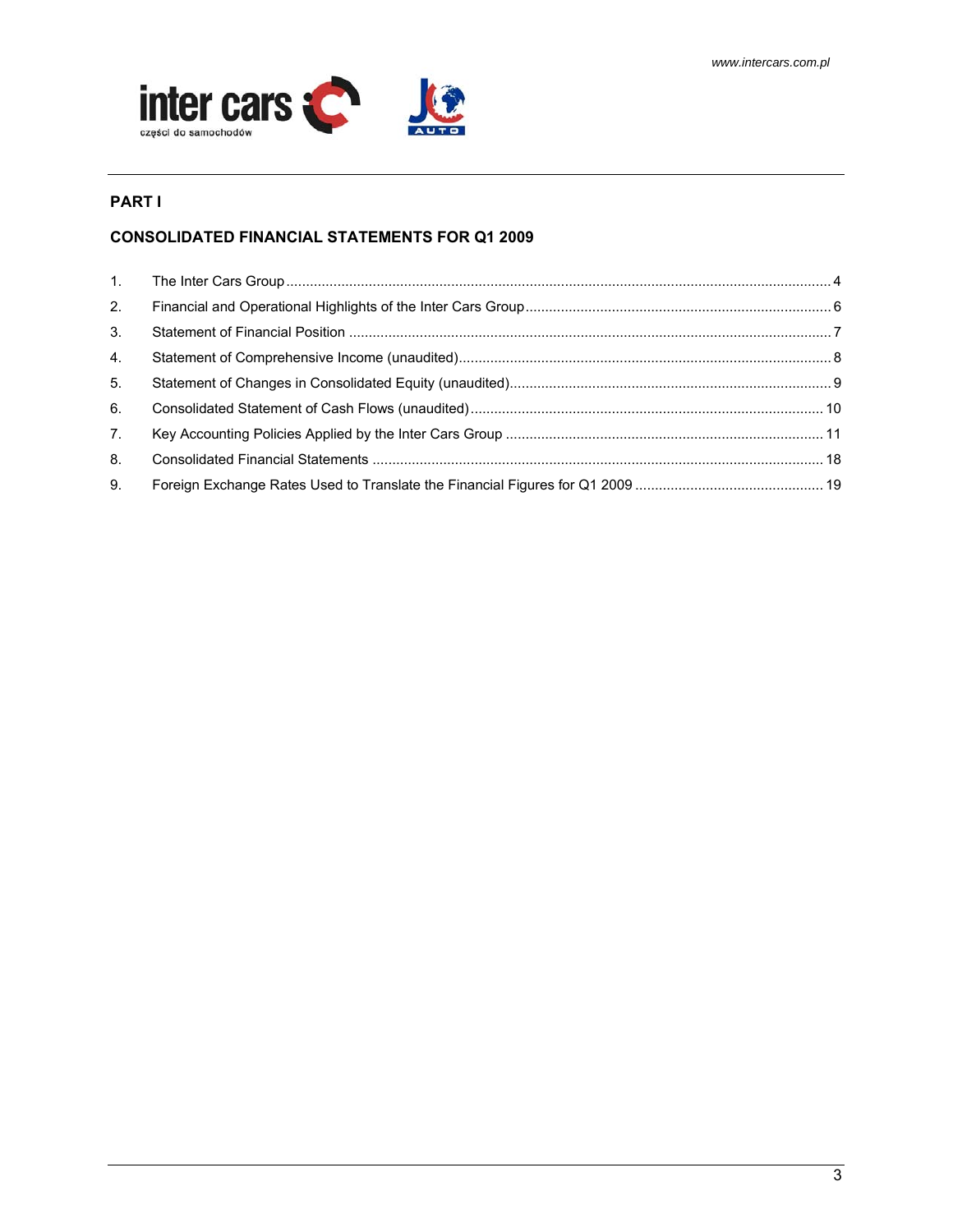<span id="page-3-0"></span>

#### **1. The Inter Cars Group**

### **Business Profile**

The core business of the Inter Cars Group ("the Group" or "the Inter Cars Group") comprises import and distribution of spare parts for cars and other motor vehicles.

#### **Registered Office of the Parent Undertaking**

Inter Cars S.A. ul. Powsińska 64 02-903 Warsaw Poland

*Central Warehouse:*  ul. Gdańska 15 05-152 Czosnów near Warsaw Poland

## **Contact Data**

Phone No. (+48-22) 714 19 16 Fax No. (+49-22) 714 19 18 bzarzadu@intercars.com.pl relacje.inwestorskie@intercars.com.pl www.intercars.com.pl

#### **Supervisory Board**

Andrzej Oliszewski, Chairman of Supervisory Board Jolanta Oleksowicz-Bugajewska Maciej Oleksowicz Michał Marczak Jacek Klimczak

#### **Management Board**

Krzysztof Oleksowicz, President of the Management Board Robert Kierzek, Vice-President of the Management Board Krzysztof Soszyński, Vice-President of the Management Board Wojciech Milewski Piotr Kraska

#### **Auditor**

KPMG Audyt Sp. z o.o. ul. Chłodna 51 00-867 Warsaw Poland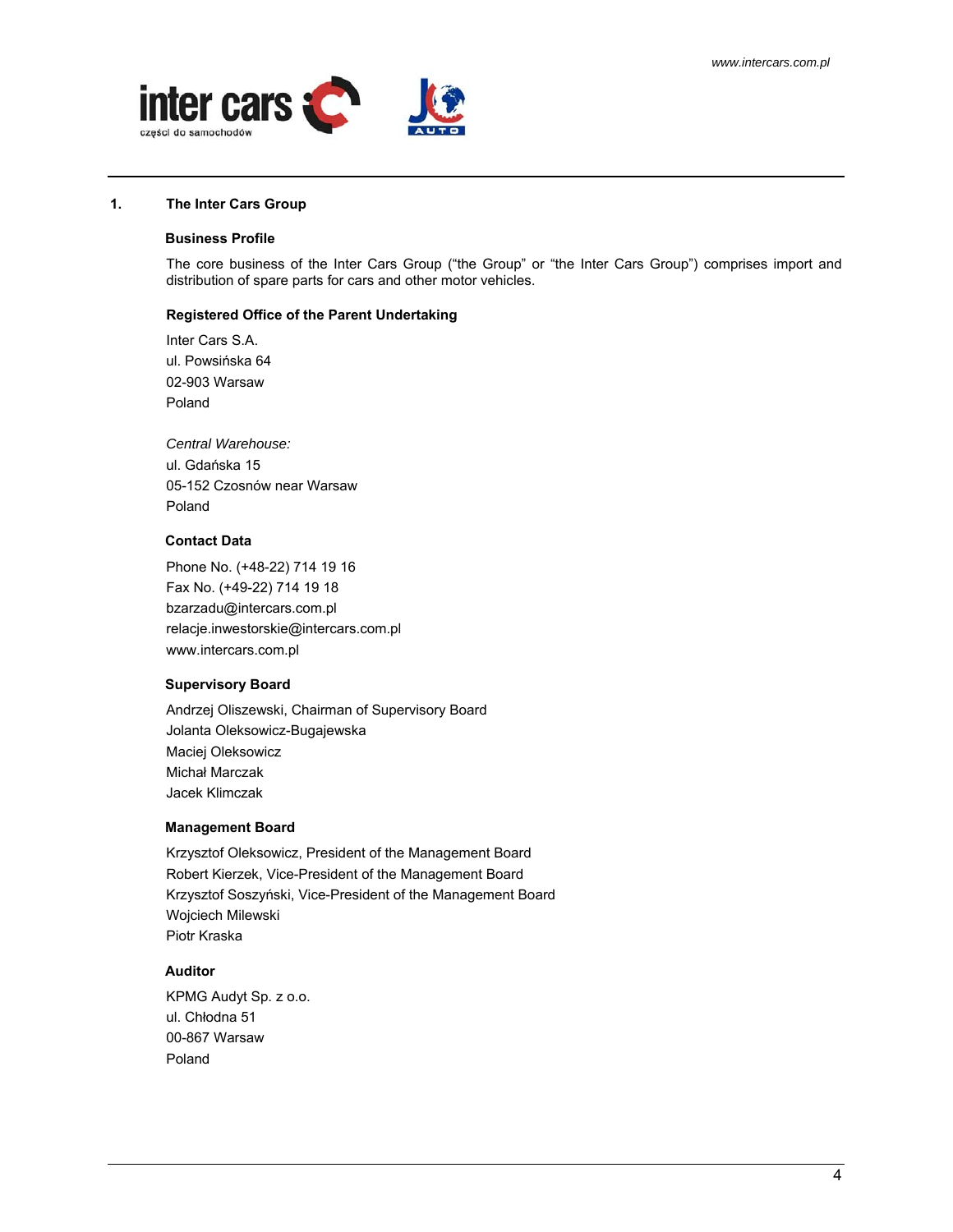

#### **Inter Cars' Subsidiary Undertakings Included in Consolidation as at March 31st 2009**

**Inter Cars Ukraina**  29009 Khmelnytsky, Tolstogo 1/1 Ukraine

**Inter Cars Česká republika s.r.o.** Novodvorská 1010/14, Prague 4 The Czech Republic

**Lauber Sp. z o.o.** (formerly Eltek Sp. z o.o.) ul. Portowa 35A, 76-200 Słupsk Poland

**Inter Cars Lietuva UAB** J. Kubiliaus g. 18, Vilnius Lithuania

**JC Auto s.r.l.**  Viale A. Doria 48/A, 20124 Milan Italy

**Inter Cars d.o.o.** (formerly JC Auto d.o.o.) Radnička cesta 27, 1000 Zagreb **Croatia** 

**JC Auto S.A.**  Rue du Parc Industriel 3D 1440 Brain-le-Chateau, Belgium

**5 Sterne Fahrwerkstechnik GmbH**  Storkower Str. 175, 10369 Berlin **Germany** 

**SMiOC FRENOPLAST Bułhak i Cieślawski S.A.**  Korpele 75, 12-100 Szczytno Poland

**Feber Sp. z o.o.** ul. Powsińska 64, 02-903 Warsaw Poland

**Q-Service Sp. z o.o.** ul. Gdańska 15, 05-152 Cząstków Mazowiecki Poland

**Inter Cars Slovenská republika s.r.o.**  Ivánska cesta 2, Bratislava Slovakia

**IC Development & Finance Sp. z o.o.**  (formerly R-J Sp. z o.o.) ul. Dorodna 33 03-195 Warsaw Poland

**Armatus Sp. z o.o.**  ul. Burakowska 60, 01-794 Warsaw Poland

**Inter Cars Hungária Kft** (formerly JC Auto Kereskedelmi Kft), Klapka Utca 4 H-1134 Budapest, Hungary

**JC Auto s.r.o.**  Lazensky park 10, c.p. 329, 735 03 Karvina-Darkom The Czech Republic

**Inter Cars Romania s.r.l.**  Calea Baciului 87, 400230 Cluj-Napoca Romania

### **Listing**

Shares of Inter Cars S.A. (the Parent Undertaking) are listed in the continuous trading system at Giełda Papierów Wartościowych w Warszawie S.A.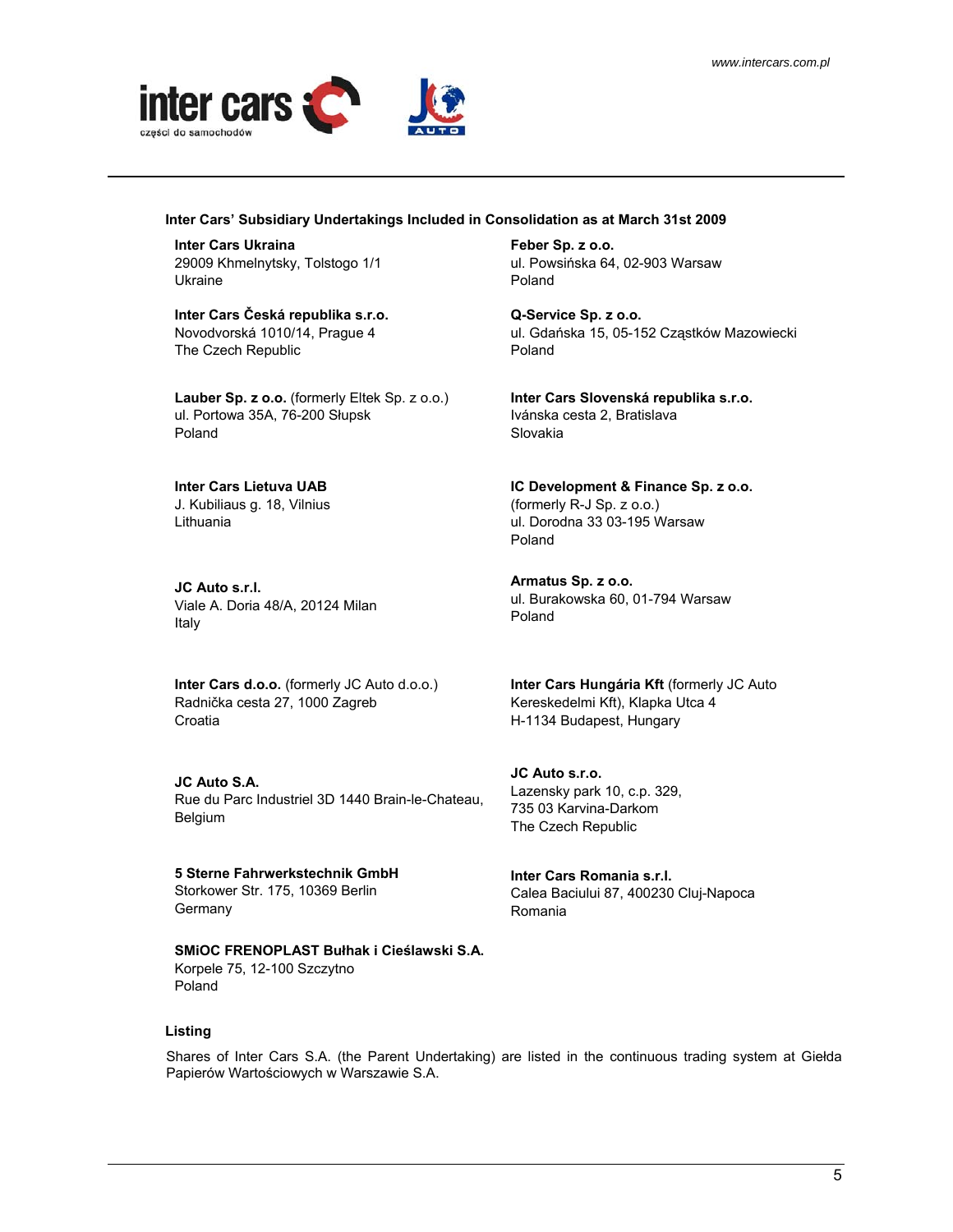<span id="page-5-0"></span>

## **2. Financial and Operational Highlights of the Inter Cars Group**

(unaudited data; PLN '000)

|                                                                 | Q <sub>1</sub> |            |            |
|-----------------------------------------------------------------|----------------|------------|------------|
|                                                                 | 2009           | 2008       | 2009       |
|                                                                 | <b>PLN</b>     | <b>PLN</b> | <b>EUR</b> |
| Information on growth and profit                                |                |            |            |
| Sales margin                                                    | 42.0%          | 30.6%      |            |
| <b>EBITDA</b>                                                   | 52.867         | 40.074     | 11,245     |
| <b>EBITDA</b> margin                                            | 12.1%          | 10.1%      |            |
| Basic earnings per share                                        | 1.25           | 1.66       | 0.27       |
| Diluted earnings per share                                      | 1 24           | 1.61       | 0.27       |
| Operating profit (loss)                                         | 45,670         | 34,934     | 9,930      |
| Net profit (loss)                                               | 17,480         | 22.026     | 3,800      |
| Statement of financial position (at end of period)              |                |            |            |
| Balance-sheet total                                             | 1,259,758      | 1,212,084  | 270,086    |
| Loans, borrowings, financed lease liabilities                   | 533,142        | 515,198    | 113,403    |
| Equity attributable to owners of the parent                     | 438.031        | 415.262    | 93.172     |
| <b>Cash flows</b>                                               |                |            |            |
| Net cash provided by (used in) operating activities             | 21,343         | 76,425     | 4.640      |
| Net cash provided by (used in) investing activities             | 4.292          | (1,300)    | 933        |
| Net cash provided by (used in) financing activities             | (6, 404)       | (59, 344)  | (1, 392)   |
| <b>Employment and number of branches</b><br>Number of employees |                |            |            |
| Parent undertaking                                              | 1,200          | 1.240      |            |
| Subsidiary undertakings                                         | 738            | 657        |            |
| <b>Branches</b>                                                 |                |            |            |
| Parent undertaking                                              | 119            | 115        |            |
| Subsidiary undertakings                                         | 51             | 39         |            |
|                                                                 |                |            |            |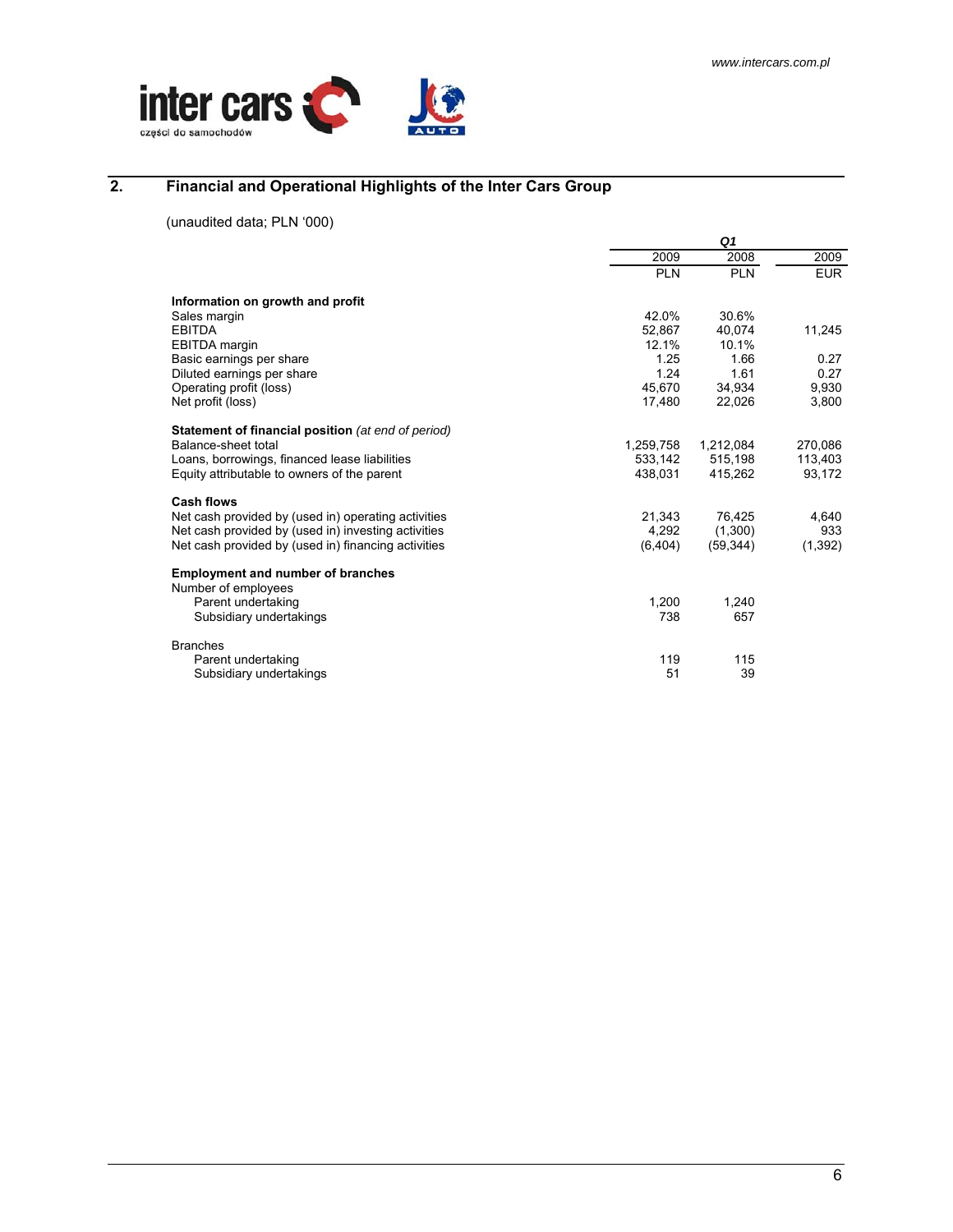<span id="page-6-0"></span>

## **3. Statement of Financial Position**

| (PLN '000)                          | Mar 31 2009 | Dec 31 2008 | Mar 31 2008 |
|-------------------------------------|-------------|-------------|-------------|
| <b>ASSETS</b>                       |             |             |             |
| <b>Non-current assets</b>           |             |             |             |
|                                     | 177,157     | 180.646     | 162,720     |
|                                     | 58.540      | 57.328      | 36.891      |
|                                     | 157,283     | 158,632     | 133,486     |
| Investments in related undertakings | 3,860       | 3.721       | 97          |
|                                     | 43          | 43          | 43          |
|                                     | 5,300       | 4.547       | 2.499       |
|                                     | 1,568       | 1.453       | 556         |
|                                     | 215         | 289         | 8.364       |
|                                     | 403,966     | 406,659     | 344,656     |
| <b>Current assets</b>               |             |             |             |
|                                     | 593.914     | 588.205     | 617.743     |
|                                     | 213.830     | 203.106     | 197.901     |
|                                     | 566         | 529         |             |
|                                     | 3.369       | 2,511       | 13,303      |
|                                     | 44,113      | 24,882      | 38,481      |
|                                     | 855,792     | 819,233     | 867,428     |
|                                     | 1,259,758   | 1,225,892   | 1,212,084   |

| <b>EQUITY AND LIABILITIES</b>                              | Mar 31 2009 | Dec 31 2008 | Mar 31 2008 |
|------------------------------------------------------------|-------------|-------------|-------------|
|                                                            | 27,472      | 27,472      | 27,392      |
|                                                            | 247,785     | 247,785     | 249,409     |
|                                                            | 104,595     | 104,595     | 66,426      |
|                                                            | 5,935       | 5,935       | 5,497       |
|                                                            | 2,124       | 1,538       | (3,258)     |
|                                                            | 50.120      | 33,363      | 69,796      |
| Equity attributable to owners of the parent                | 438,031     | 420,688     | 415,262     |
|                                                            | (1, 354)    | (2,078)     | 636         |
|                                                            | 436,677     | 418,610     | 415,898     |
| <b>Non-current liabilities</b>                             |             |             |             |
| Long-tem loans, borrowings and financed lease liabilities  | 108,519     | 113,007     | 83,876      |
|                                                            | 8,606       | 11.126      |             |
|                                                            | 109         | 18          | 7,547       |
|                                                            |             |             |             |
|                                                            | 117,234     | 124,151,    | 91,429      |
| <b>Current liabilities</b>                                 |             |             |             |
|                                                            | 259,929     | 241,212     | 252,735     |
| Short-tem loans, borrowings and financed lease liabilities | 424,624     | 424,704     | 431,322     |
|                                                            | 8,544       | 2,560       | 3.048       |
|                                                            |             |             | 10,096      |
|                                                            | 1,378       | 1,144       | 3,997       |
|                                                            | 11,372      | 13,511      | 3,559       |
|                                                            | 705,847     | 683,131     | 704,757     |
|                                                            | 1,259,758   | 1,225,892   | 1,212,084   |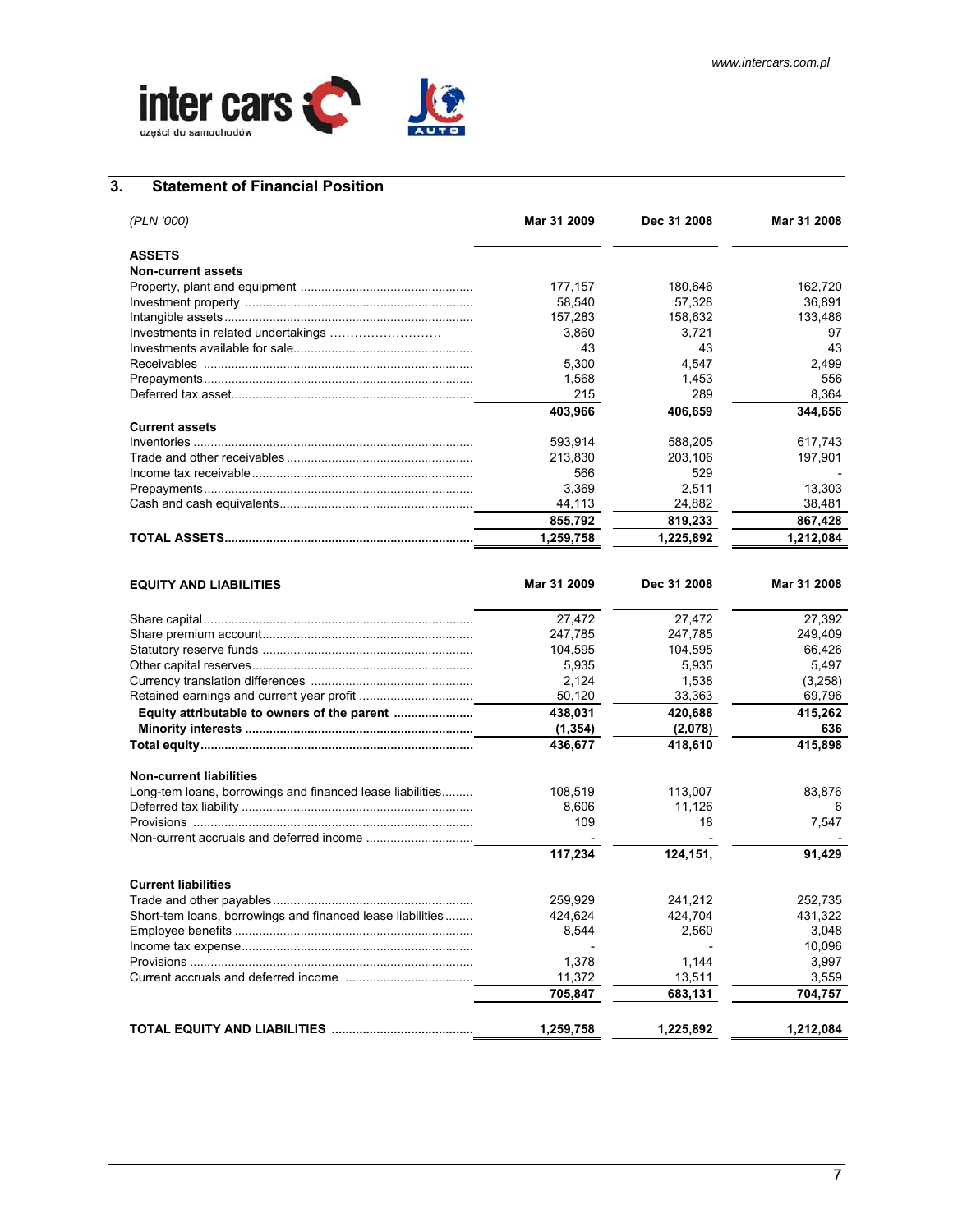<span id="page-7-0"></span>

## **4. Statement of Comprehensive Income** (unaudited)

| (PLN '000)                                            | Jan 1 – Mar 31<br>2009 | Jan 1 - Mar 31<br>2008 |
|-------------------------------------------------------|------------------------|------------------------|
|                                                       | 437.363                | 394.030                |
|                                                       | (251, 514)             | (273,063)              |
| Gross profit on sales                                 | 185,849                | 120,967                |
| Other operating income                                |                        | 10,127                 |
| Selling costs, general and administrative expenses    | (73, 137)              | (51, 323)              |
| Cost of distribution services                         | (60, 657)              | (36, 868)              |
| Cost of management stock option plan                  |                        | (301)                  |
| Other operating expenses                              | (6, 385)               | (7,668)                |
|                                                       | 45,670                 | 34,934                 |
|                                                       | 429                    | 1,332                  |
| Foreign exchange gains/(losses)                       | (16, 525)              |                        |
| Financial expenses                                    | (7, 333)               | (8,379)                |
| Profit/(loss) on interests in associated undertakings | 138                    |                        |
| Profit before tax                                     | 22,379                 | 27,887                 |
| Corporate income tax                                  | (4,899)                | (5,861)                |
|                                                       | 17,480                 | 22,026                 |
| Attributable to:                                      |                        |                        |
| owners of the parent                                  | 16,756                 | 22,671                 |
|                                                       | 724                    | (645)                  |
|                                                       | 17,480                 | 22,026                 |
| Earnings per share (PLN)                              |                        |                        |
|                                                       | 1.25                   | 1.66                   |
|                                                       | 1.24                   | 1.61                   |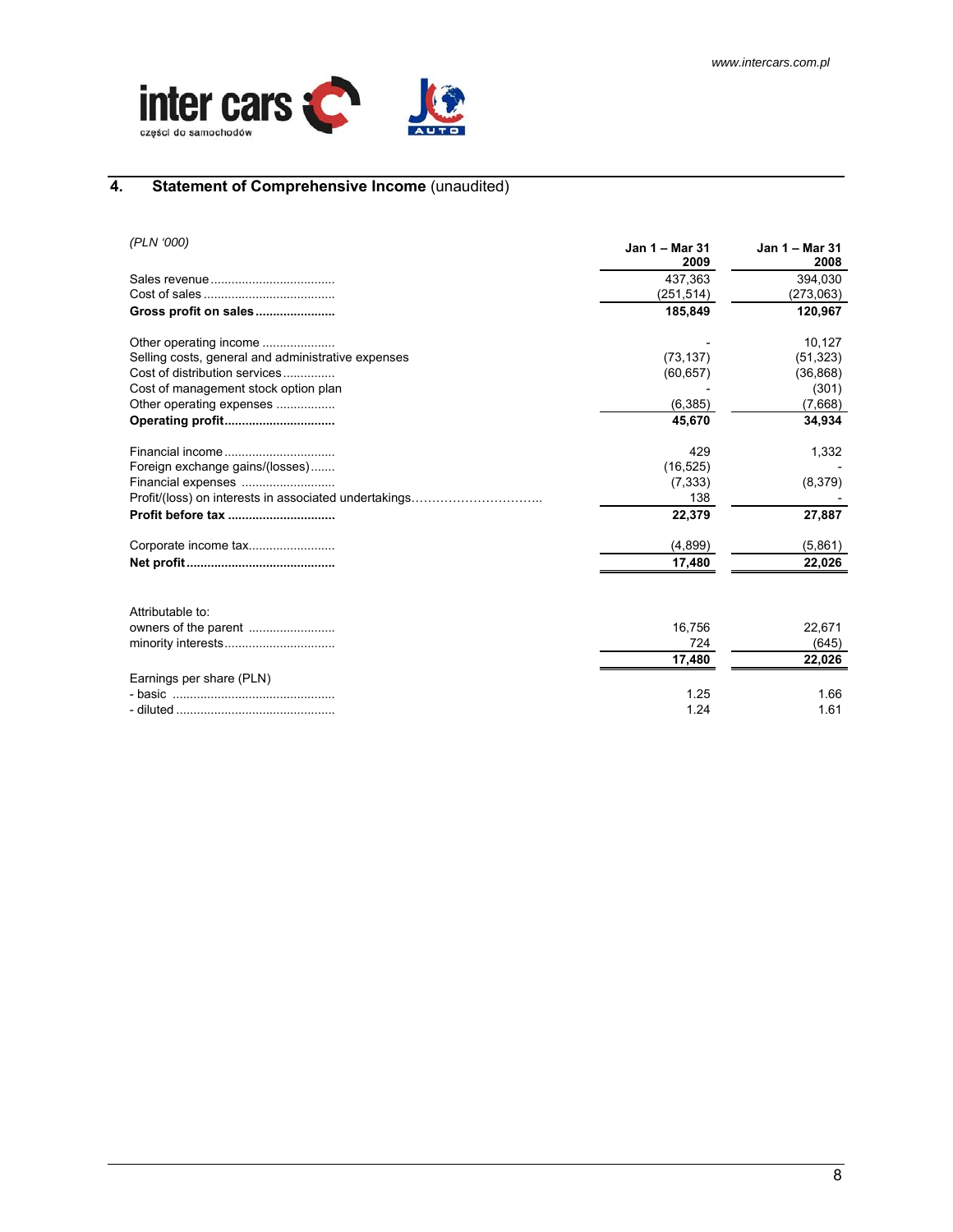

#### **5.Statement of Changes in Consolidated Equity (unaudited)**

## **For the period from January 1st to March 31st 2009**

| (PLN '000)                                | Share<br>capital | Share<br>premium<br>account | Statutory<br>reserve<br>funds | Currencv<br>translation<br>differences | Other capital<br>reserves | Retained<br>earnings and<br>current year<br>profit | Eauity<br>attributable to<br>owners of the<br>parent | Minority<br>interests | Total<br>equity |
|-------------------------------------------|------------------|-----------------------------|-------------------------------|----------------------------------------|---------------------------|----------------------------------------------------|------------------------------------------------------|-----------------------|-----------------|
| As at January 1st 2009                    | 27,472           | 247,785                     | 104,595                       | 1,538                                  | 5,935                     | 33,363                                             | 420,688                                              | (2,078)               | 418.610         |
| Profit for period<br>Currency translation |                  |                             |                               |                                        |                           | 16.757                                             | 16.757                                               | 724                   | 17,481          |
| differences                               |                  |                             |                               | 586                                    |                           |                                                    | 586                                                  |                       | 586             |
| As at March 31st 2009                     | 27,472           | 247,785                     | 104,595                       | 2,124                                  | 5,935                     | 50,120                                             | 438,031                                              | (1, 354)              | 436,677         |

## **For the period from January 1st to March 31st 2008**

<span id="page-8-0"></span>

| (PLN '000)                                                                                   | Share<br>capital | Share<br>premium<br>account | Statutory<br>reserve<br>funds | Currency<br>translation<br>differences | Other capital<br>reserves | Retained<br>earnings and<br>current year<br>profit | Equity<br>attributable to<br>owners of the<br>parent | Minority<br>interests    | Total<br>equity |
|----------------------------------------------------------------------------------------------|------------------|-----------------------------|-------------------------------|----------------------------------------|---------------------------|----------------------------------------------------|------------------------------------------------------|--------------------------|-----------------|
| As at January 1st 2008                                                                       | 23,642           | 21,415                      | 65,686                        | (1,928)                                | 5,192                     | 53,327                                             | 167,334                                              | 1,151                    | 168,485         |
| Profit for period<br>Share of minority interests in                                          |                  |                             |                               |                                        |                           | 22,026                                             | 22,026                                               |                          | 22,026          |
| profit for period<br>Share issue in connection with                                          |                  |                             |                               |                                        |                           | 515                                                | 515                                                  | (515)                    |                 |
| merger with JC Auto<br>Capital reserve created in<br>connection with<br>implementation of    | 3,750            | 227,994                     |                               | $\overline{\phantom{0}}$               | 4                         | (5, 333)                                           | 226,415                                              | $\overline{\phantom{a}}$ | 226,412         |
| management stock option plan<br>Distribution of retained<br>earnings - transfer to statutory |                  |                             |                               | $\overline{\phantom{0}}$               | 301                       |                                                    | 301                                                  |                          | 301             |
| reserve funds<br>Currency translation                                                        |                  |                             | 740                           |                                        |                           | (740)                                              |                                                      |                          |                 |
| differences                                                                                  |                  |                             |                               | (1, 330)                               |                           |                                                    | (1, 330)                                             |                          | (1, 330)        |
| As at March 31st 2008                                                                        | 27,392           | 249,409                     | 66,426                        | (3, 258)                               | 5,497                     | 69,796                                             | 415,262                                              | 636                      | 415,898         |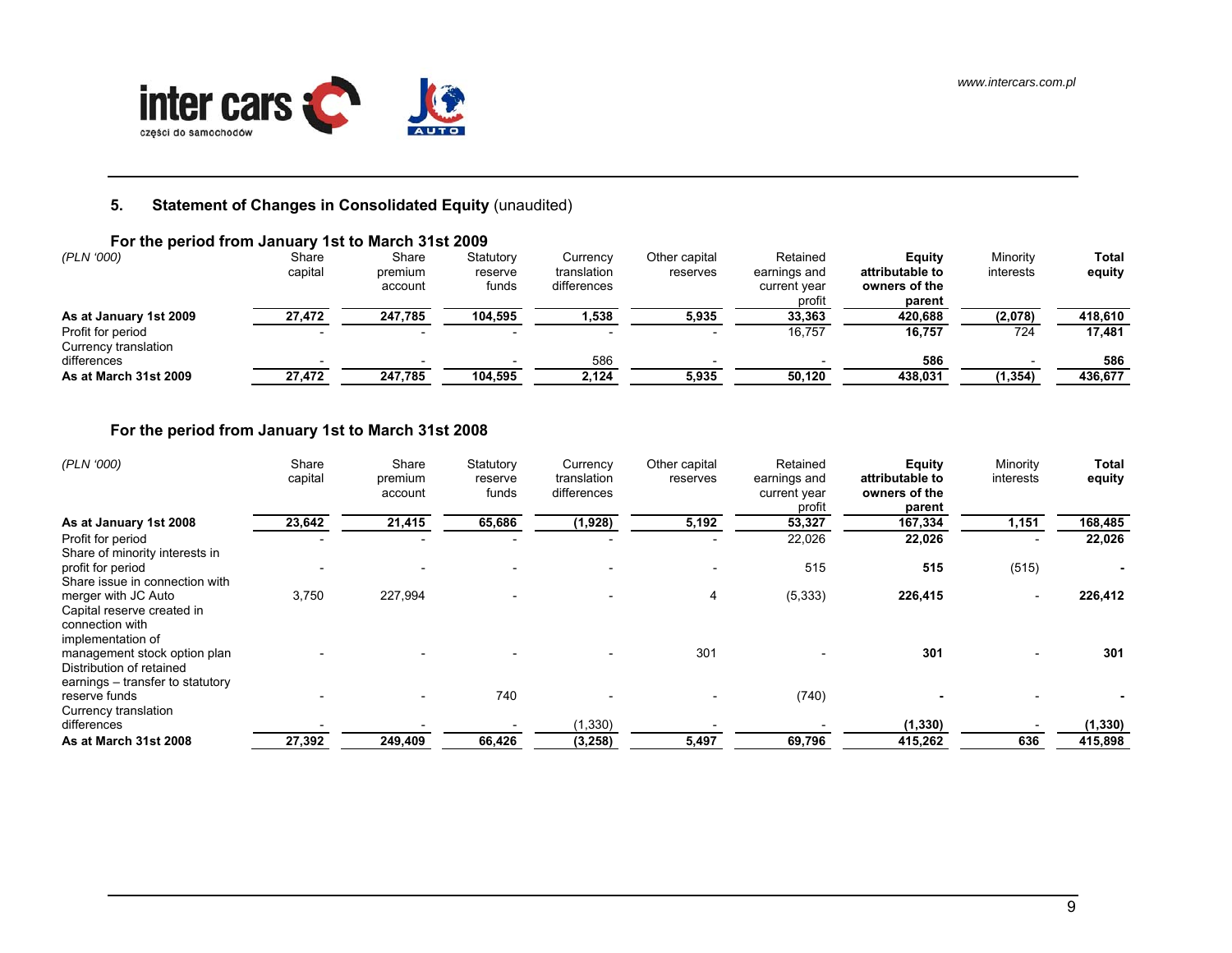<span id="page-9-0"></span>

## **6. Consolidated Statement of Cash Flows** (unaudited)

| (PLN '000)                                                                                                 | Jan 1 – Mar 31<br>2009     | Jan 1 – Mar 31<br>2008 |
|------------------------------------------------------------------------------------------------------------|----------------------------|------------------------|
| Cash flows from operating activities                                                                       |                            |                        |
|                                                                                                            | 22,379                     | 27,888                 |
| Total adjustments, including:                                                                              |                            |                        |
|                                                                                                            | 7,197                      | 5.140                  |
|                                                                                                            | (6,074)                    | 147                    |
|                                                                                                            | (34)                       | (4,550)                |
|                                                                                                            | 6,897                      | 4956                   |
|                                                                                                            | (6,866)                    |                        |
|                                                                                                            | 583                        | (6,820)                |
|                                                                                                            | 24,082                     | 26,761                 |
|                                                                                                            | (15, 709)                  | (131, 407)             |
|                                                                                                            | (11,603)                   | 148,824                |
|                                                                                                            | 39,623                     | 48,927                 |
|                                                                                                            | 6,613                      | (10, 836)              |
|                                                                                                            | 43,006                     | 82,269                 |
|                                                                                                            | (21,663)                   | (5, 844)               |
|                                                                                                            | 21,343                     | 76,425                 |
| Cash flows from investing activities<br>Acquisition of intangible assets and property, plant and equipment | 34<br>4,102<br>(139)<br>34 | 966<br>794<br>(3,085)  |
|                                                                                                            | 261                        | 25                     |
|                                                                                                            | 4,292                      | (1, 300)               |
| Cash flows from financing activities                                                                       |                            |                        |
|                                                                                                            | 2,828                      | (48, 947)              |
|                                                                                                            | (7, 103)                   | (1,256)                |
|                                                                                                            | (2, 129)                   | (5, 122)               |
|                                                                                                            |                            | (4,019)                |
|                                                                                                            | (6, 404)                   | (59, 344)              |
| Change in cash resulting from foreign exchange gains/(losses)                                              |                            | (147)                  |
|                                                                                                            | 19,231                     | 15,781                 |
|                                                                                                            | 24,882                     | 22,847                 |
|                                                                                                            | 44.113                     | 38.481                 |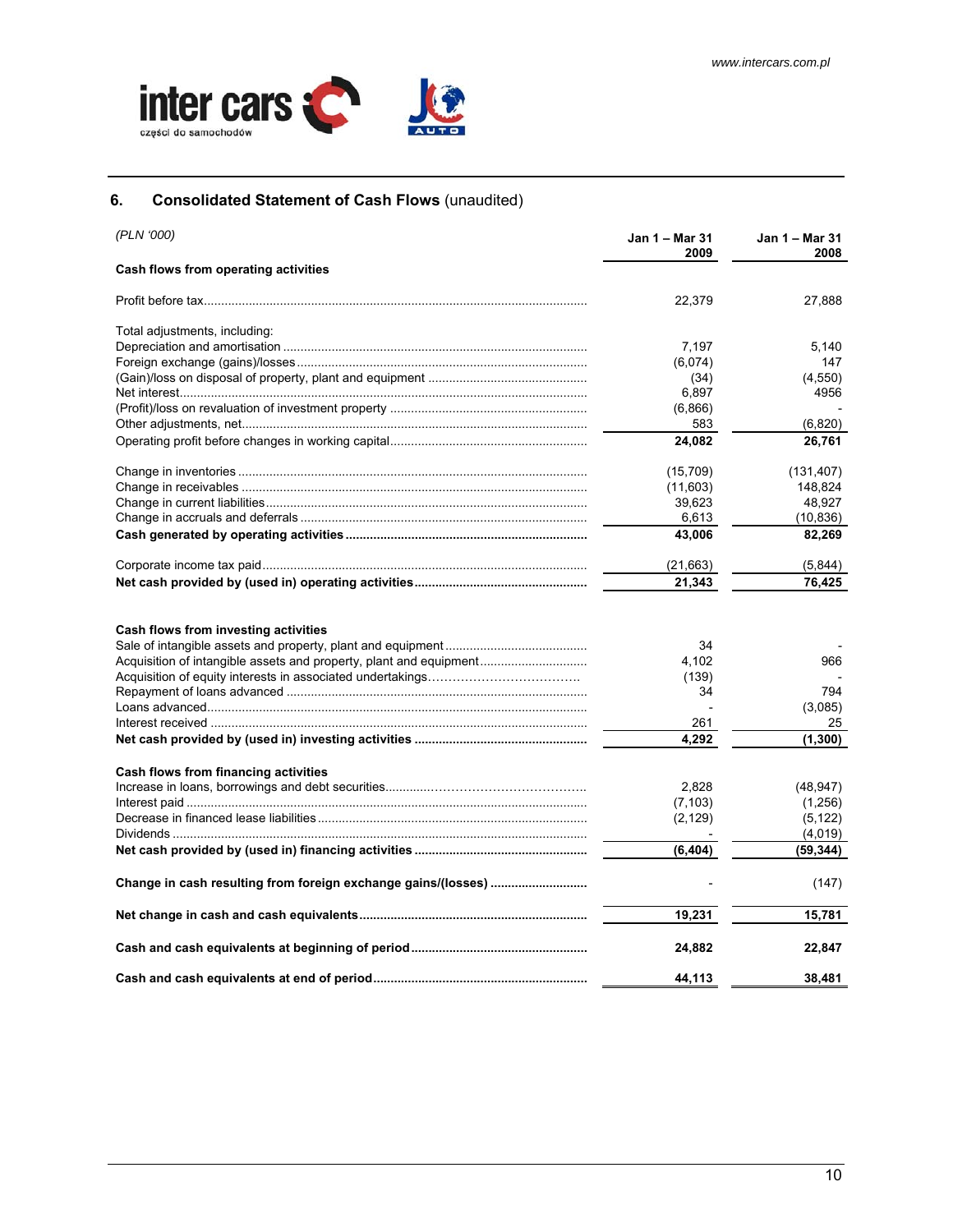<span id="page-10-0"></span>

## **7. Key Accounting Policies Applied by the Inter Cars Group**

#### **Basis of Accounting**

These consolidated financial statements of the Inter Cars Group (the "financial statements") were prepared in accordance with the International Financial Reporting Standards endorsed by the European Union.

In these consolidated financial statements for the three-month period ended March 31st 2009, the Group applied all relevant International Financial Reporting Standards endorsed by the European Union which are effective for periods starting on January 1st 2009, as well as the standards which took effect prior to March 31st 2009.

The standards also include International Accounting Standards (IAS) and Interpretations issued by the Standing Interpretations Committee and the International Financial Reporting Interpretations Committee **(**IFRIC**)**.

These consolidated financial statements were prepared in accordance with IAS 34 *Interim Financial Reporting*, with the same principles applied to the current and comparable periods.

These consolidated financial statements were prepared on a going concern basis and based on the conviction that there are no circumstances indicating any threat to the Group continuing as a going concern.

All amounts presented in these financial statements are expressed in thousands, unless stated otherwise.

The presented accounting policies have been adopted by all undertakings belonging to the Group.

These consolidated financial statements were approved for publication by the Management Board on April 20th 2009.

#### **Foreign Currency Translations**

#### *(a) Presentation and Functional Currencies*

All amounts in these consolidated financial statements are stated in thousands of Polish złoty ("PLN") rounded off to the nearest full number. The Polish złoty is the functional currency of Inter Cars, Feber, Lauber, Q-Service, Armatus Sp. z o.o. and IC Development & Finance, whereas the functional currency of Inter Cars Ukraina is UAH, for Inter Cars Ceska Republika and JC Auto s.r.o. – CZK, for Inter Cars Slovenska Republika – SKK, for Inter Cars Hungária Kft – HUF, for Inter Cars d o.o. – HRK, for JC Auto S.A. (Belgium), JC Auto s.r.l. and 5 Sterne Fahrwerkstechnik GmbH – EUR, for Inter Cars Romania s.r.l. – RON and for Inter Cars Lietuva – LTL.

The profit/(loss), assets and financial position of the undertakings which do not have PLN as their functional currency are translated into PLN in the following manner:

- assets and liabilities included in each statement of financial position are translated into PLN at the closing exchange rate as at the end of a given reporting period,
- income and expenses included in each statement of comprehensive income are translated into PLN at average exchange rates for a given period,
- the resultant foreign exchange gains and losses are disclosed as a separate item of equity.

#### *(b) Foreign Exchange Gains and Losses*

Transactions denominated in foreign currencies are recognised after translation at the exchange rate prevailing on the transaction date. Gains or losses arising from the settlement of such transactions and from valuation of monetary assets and liabilities as at the end of the reporting period (at the mid exchange rate for a given foreign currency quoted on that date) are recognised in the statement of comprehensive income, while foreign exchange gains or losses arising from the settlement are charged against costs of products, goods for resale and materials sold, and other foreign exchange gains or losses are disclosed as a separate item.

#### **Basis of Consolidation**

## *(a) Subsidiary Undertakings*

Subsidiary undertakings are the undertakings controlled by the Parent Undertaking. Control is understood as the power to govern, whether directly or indirectly, the financial and operational policies of an undertaking in order to derive benefits from its operations. The degree of control is assessed taking into account the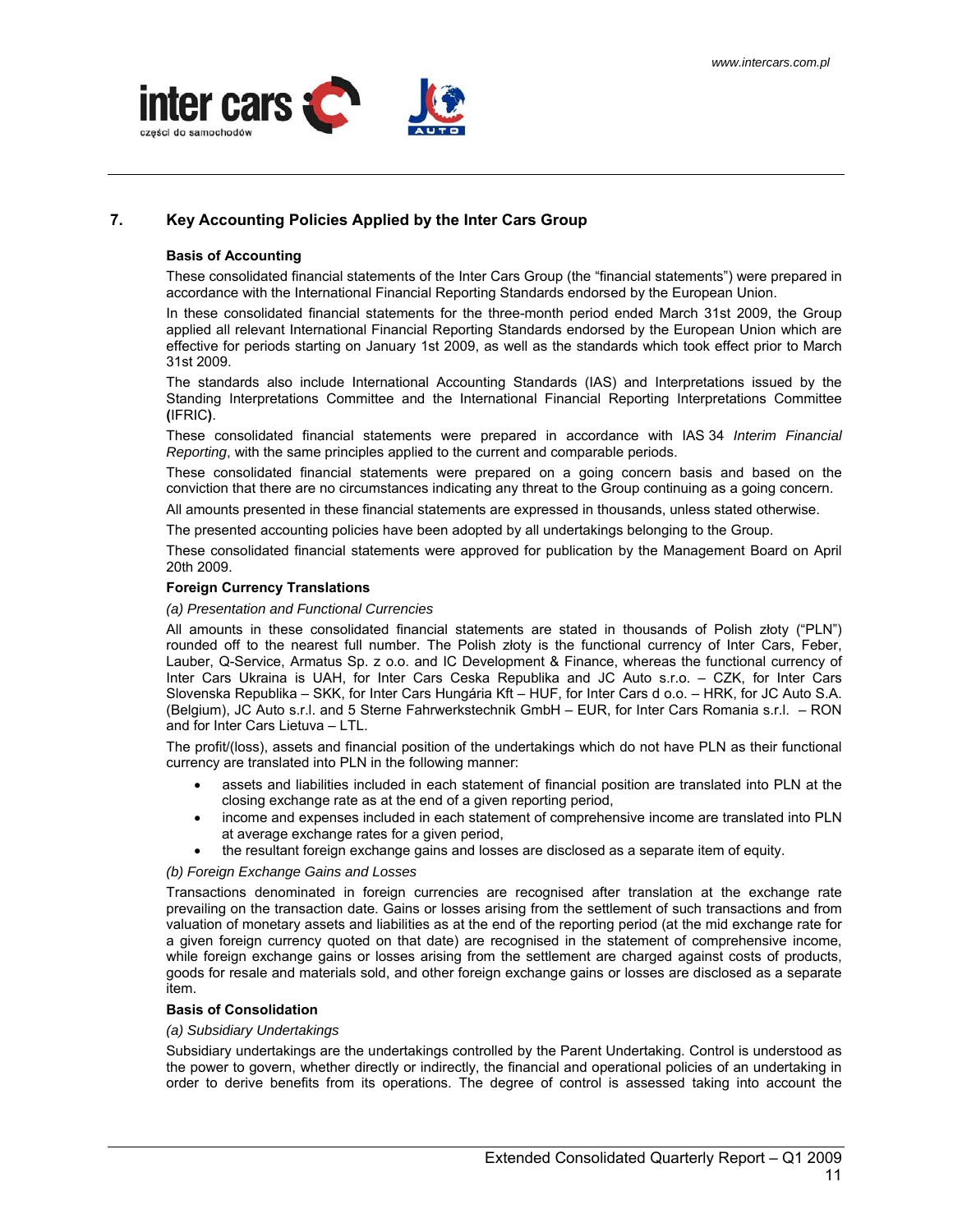

influence conferred by the existing and potential voting rights that can be exercised or **converted** as at the end of the reporting period.

The accounts of a subsidiary undertaking are included in the consolidated financial statements starting from the day when the Parent Undertaking assumes control over the undertaking, and cease to be consolidated when the control is lost.

#### *(b) Associated Undertakings*

Associated undertakings are the undertakings over which the Significant Investor exerts significant influence. The initial value of the interest is subject to revaluation as at the end of the reporting period (at which the consolidated financial statements are prepared) to reflect changes in the net asset value of a given subordinated undertaking that occurred in the reporting period, resulting from both the net profit (loss) adjusted for the period's goodwill or negative goodwill charge, and any other changes, including those resulting from settlements with the Significant Investor.

#### *(c) Consolidation Adjustments*

Balances of settlements between the Group's undertakings, intra-Group transactions and all related unrealised gains or losses and the Group's income and expenses, are eliminated on consolidation. Unrealised gains on transactions with associated and jointly-controlled undertakings are eliminated from the consolidated financial statements pro rata to the value of the Group's equity interest in those undertakings. Unrealised losses are eliminated in accordance with the same rule, as long as there is no sign of impairment.

#### **Property, Plant and Equipment**

Property, plant and equipment are valued at acquisition or production cost, less accumulated depreciation charges and impairment losses. Land is not depreciated.

Property, plant and equipment include own assets, leasehold improvements, tangible assets under construction and third-party tangible assets used by the Group (where the underlying agreement transfers substantially all the potential benefits and risks of ownership to the Group), and comprise assets which are used for the purposes of supply of goods or provision of services, for administrative purposes, or to be leased to third parties, and which are expected to be used for more than one year.

Acquisition or production cost comprises the cost incurred to purchase or produce an item of property, plant and equipment, including capitalised interest accruing until the date on which a given asset is placed in service. Subsequent expenditure is added to the carrying value of an asset when it is probable that future economic benefits will flow to the Group. Costs of day-to-day maintenance of property, plant and equipment are expensed as incurred.

Acquisition or production cost of an item of property, plant and equipment comprises acquisition price, including import duties and non-refundable taxes on the acquisition, less any discounts and rebates, any other costs directly attributable to bringing the item to a place and condition enabling its use in accordance with the management's intentions, as well as the estimated costs of its dismantling, removing and restoring the site, which the Company is obliged to incur.

Property, plant and equipment, except for tangible assets under construction and land, are subject to depreciation. Depreciation charges are calculated using the acquisition or production cost less the residual value of an asset, based on the length of its useful life as assumed and periodically revised by the Company, beginning from the moment when the asset is available to be placed in service until the earlier of: the day when the asset is classified as available for sale, it is derecognised from the statement of financial position, its residual value is higher than its carrying value, or it is fully depreciated. Items of property, plant and equipment are depreciated using the straight-line method over the following periods:

| Buildings and leasehold improvements | $10 - 40$ years |
|--------------------------------------|-----------------|
| Plant and equipment                  | 3–16 vears      |
| Vehicles                             | 5–7 years       |
| Other                                | $1-5$ years     |
|                                      |                 |

If there occur any circumstances indicating a possible impairment of value, an asset is tested for impairment. For this purpose, the smallest groups of assets that generate cash flows independently of other assets (cash generating units) are identified. If the test reveals that the carrying value of an item of property, plant and equipment is lower that its recoverable value, an impairment loss is recognised up to the amount of the recoverable value.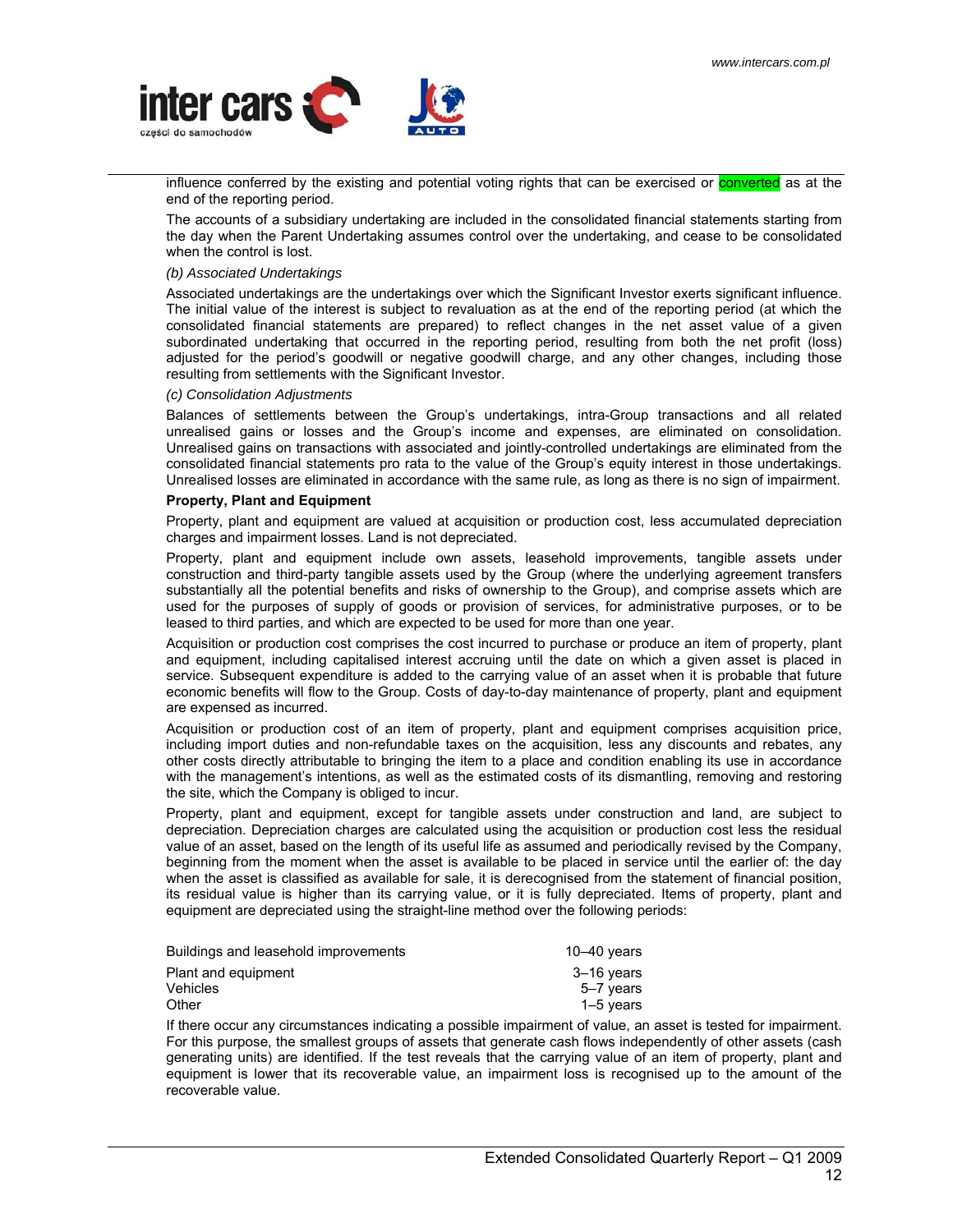

Gains or losses arising from derecognition of an item of property, plant and equipment are calculated as a difference between net proceeds from disposal and the carrying value of the asset, and are included in the statement of comprehensive income under income or expenses, as appropriate.

### **Goodwill**

Goodwill acquired in a business combination is initially recognised at its cost, being the excess of the cost of the business combination over the acquirer's interest in the net fair value of the identifiable assets, liabilities and contingent liabilities.

After initial recognition, goodwill is recognised at cost less any accumulated impairment losses. Tests for impairment are performed annually or more frequently if events or changes in circumstances indicate that it might be impaired. Goodwill is not amortised.

Goodwill acquired in a business combination is, from the acquisition date, allocated to each of the Group's cash-generating units that are expected to benefit from the synergies of the combination. Each unit or group of units to which goodwill is allocated:

- represents the lowest level within the Group at which goodwill is monitored for internal management purposes; and
- is not larger than a segment based on either the Group's primary or the Group's secondary reporting format determined in accordance with IAS 14 *Segment reporting*.

An impairment loss is determined through the estimation of the recoverable amount of the cash-generating unit to which goodwill has been allocated. An impairment loss is recognised for a cash-generating unit if the recoverable amount of the unit is less then the carrying amount of the unit. If goodwill has been allocated to a cash-generating unit and the entity disposes of a part of operations within that unit, the goodwill associated with the operations disposed of is included in the carrying amount of the operations when determining the gain or loss on disposal. In such a situation the sold goodwill is measured on the basis of the relative values of the operations disposed of and the portion of the cash-generating unit retained.

#### **Intangible assets**

Identifiable non-monetary assets without physical substance, whose acquisition or production cost can be estimated reliably and which will probably bring future economic benefits to the Company attributable directly to a given asset are recognised as intangible assets. Intangible assets with definite useful lives are amortised over their useful lives, starting from the day when a given asset is available to be placed in service. They cease to be amortised at the earlier of: the day when a given intangible asset is classified as available for sale (or included in a group of assets that are to be disposed of, classified as available for sale) in accordance with IFRS 5 "Non-Current Assets Available for Sale and Discontinued Operations", or the day when the asset is derecognised, or when it is fully amortised. The value of an intangible asset for amortisation is determined by deducting its residual value.

#### *Brand names and relations with suppliers*

Brand names and relations with suppliers acquired through an acquisition or business combination are initially recognised at acquisition cost. The acquisition cost of brand names and relations with suppliers acquired through mergers is equal to their fair value as at the merger date.

Following initial recognition, brand names are measured at acquisition cost less cumulative impairment losses. Brand names are tested for impairment once a year or more frequently if there is any indication of impairment. Corporate trade marks acquired through the merger with JC Auto S.A. are not amortised as their useful life is indefinite.

Following initial recognition, relations with suppliers are measured at acquisition cost less amortisation and impairment losses, if any. Relations with suppliers acquired through the merger with JC Auto S.A. are amortised over a twelve-year period, corresponding to their useful lives.

#### *Computer Software*

Software licences are valued at the cost of their acquisition cost plus the cost of bringing them to working condition.

Costs associated with development and maintenance of computer software are disclosed under expenses of the period in which they are incurred. Costs related directly to the production of unique computer software for the Group, which will probably yield economic benefits exceeding costs beyond one year, are disclosed under intangible assets and amortised over their useful lives, however not longer than for the term of the agreement.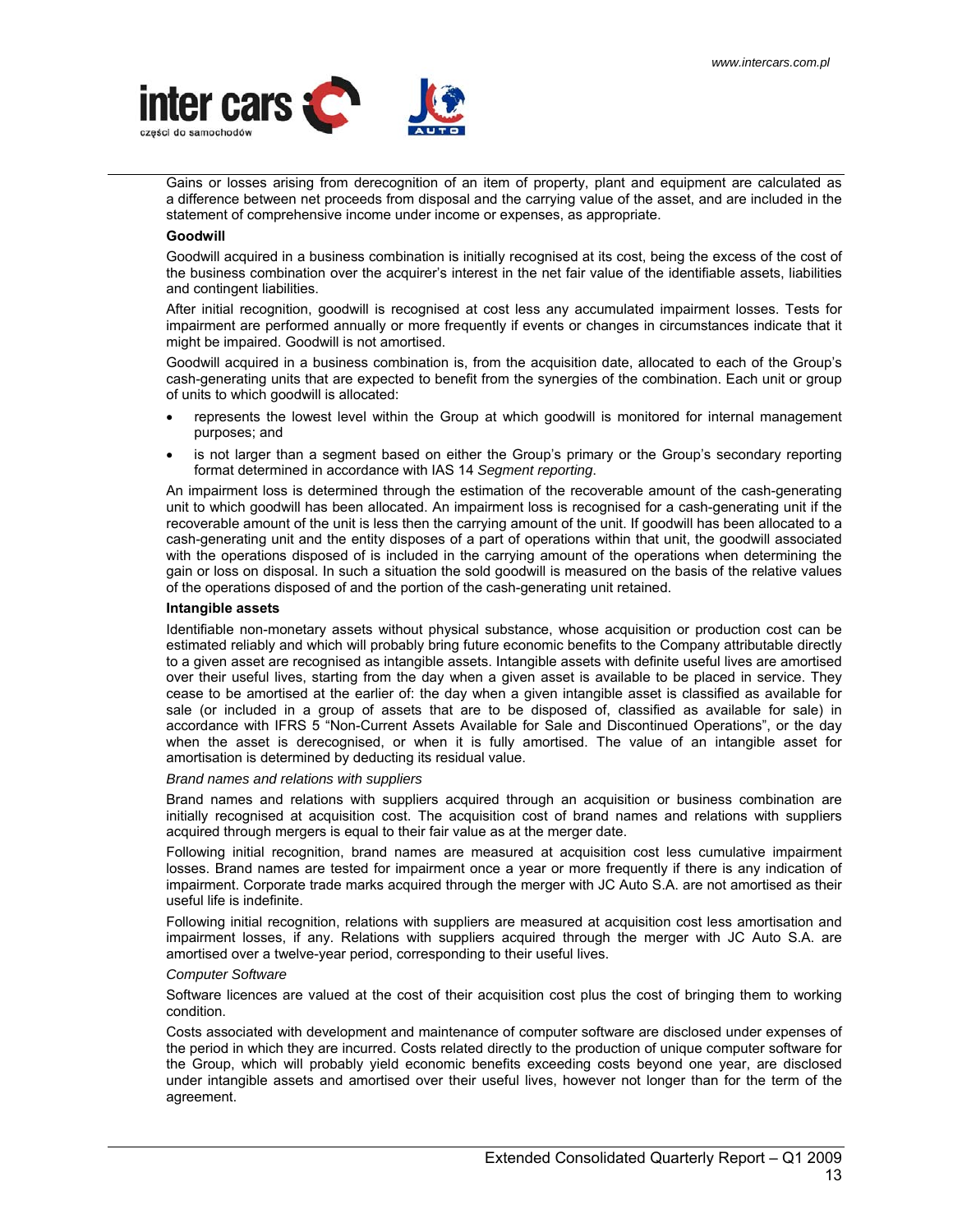

### **Investment Property**

Investment property comprises property generating rent income, property held with a view of to realising benefits from the appreciation of its value, or both, which is not used in the Company's operations and is not to be sold in the ordinary course of the Company's business. Initially, investment property is valued at acquisition cost, including transaction costs. Following initial recognition, it is recognised at fair value, while any gains or losses on changes in the fair value of investment property are charged to the statement of comprehensive income in the period in which they originated.

Assets are transferred to investment property only when there is a change in their use and the criteria for recognition of property under investment property are met. The Company applies the principles described in section "Property, Plant and Equipment" to such property until the day of change in its use. Any difference between the fair value of the property as at that day and its previous carrying value is recognised in capital reserve.

Property is transferred from investment property only if there is a change in its use, confirmed by the start of its occupancy for the purposes of the Company's operations or start of its adaptation for intended sale.

If property is transferred from investment property to property used in the Company's operations or to inventories, the cost of the property adopted in order to recognise it in a different asset category is equal to the fair value of the property determined as at the day of the change in use.

#### **Impairment of Assets**

#### *Financial Assets*

An impairment loss on a financial asset is recognised if there is objective evidence of impairment as a result of one or more events which may have an adverse impact on future cash flows related to a given financial asset.

The amount of an impairment loss on a financial asset measured at amortised cost is estimated as the difference between the asset's carrying amount and the present value of the future cash flows, discounted using the original effective interest rate. Impairment losses on financial assets available for sale are computed by reference to the assets' present fair value.

As at the end of each reporting period, it is assessed whether objective evidence of impairment exists for financial assets that are deemed material individually. Other financial assets are divided into groups with similar credit risk and assessed for impairment collectively.

Impairment losses are recognised in the statement of comprehensive income. If a decrease in the fair value of financial assets available for sale was recognised directly in the revaluation capital reserve, accumulated losses, previously recognised in the revaluation capital reserve, are recognised in the statement of comprehensive income.

Impairment losses are reversed if a subsequent increase in the recoverable value can be objectively attributed to an event occurring after the impairment recognition date. Impairment losses related to investments in equity instruments classified as available for sale are not reversed through profit or loss. If the fair value of debt instruments classified as available for sale increases and the increase can be objectively attributed to an event occurring after the impairment recognition date, the previously recognised impairment loss is reversed with the reversal amount disclosed in the statement of comprehensive income.

#### *Non-Financial Assets*

The carrying value of non-financial assets other than investment property, inventories and deferred tax asset is tested for impairment as at the end of each reporting period. If the Company has a reason to suspect that a given asset's value has been impaired, it estimates its recoverable amount. The recoverable amount of goodwill, intangible assets with indefinite useful lives and intangible assets which are not yet ready for use is established as at the end of each reporting period.

An impairment loss is recognised when the carrying value of an asset or a cash-generating unit is higher than its recoverable amount. A cash-generating unit is the smallest identifiable group of assets which generates cash inflows that are largely independent of the cash flows from other assets or groups of assets. Impairment losses are recognised in profit or loss. Impairment of a cash-generating unit is initially recognised as a decrease in goodwill allocated to that cash-generating unit (a group of cash-generating units), and subsequently as a decrease in the carrying value of the other assets belonging to that cash-generating unit (a group of cash-generating units) on a pro-rata basis.

The recoverable amount of assets or cash-generating units is the higher of their net realisable value and their value in use. Value in use is calculated by discounting estimated future cash flows with a pre-tax interest rate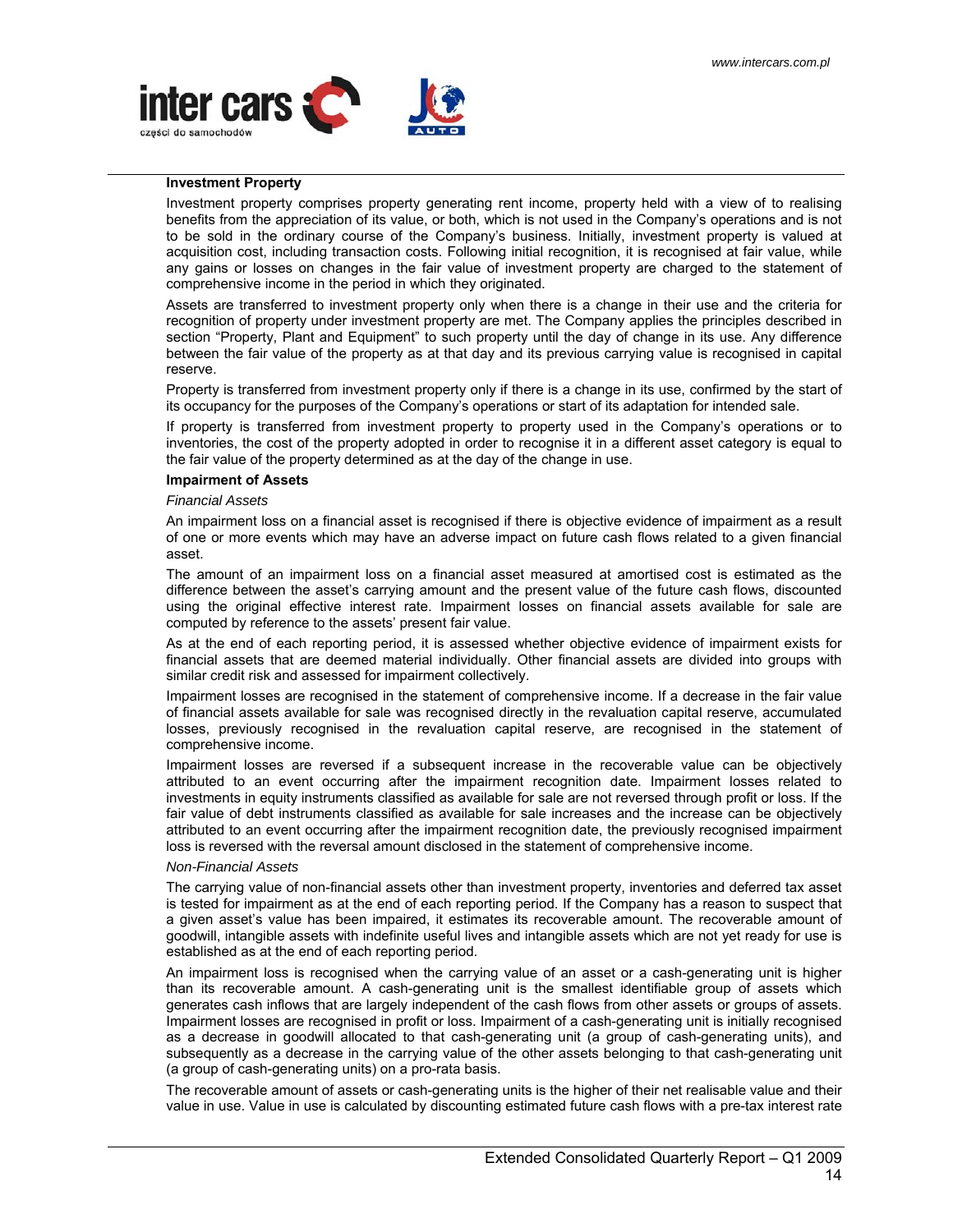

that reflects current market assessments of the time value of money and the risks specific to the asset. In the case of assets which do not generate independent cash flows, value in use is estimated for the smallest identifiable cash-generating unit to which the asset belongs.

Impairment losses on goodwill are not reversible. As far as other assets are concerned, as at the end of each reporting period impairment losses recognised in prior periods are reviewed to determine if there is any evidence that they no longer exist or have decreased. An impairment loss recognised in prior periods is reversed if the estimates used to determine the asset's recoverable amount have changed. An impairment loss is reversed only up to the carrying amount of the asset (net of amortisation and depreciation) that would have been disclosed had no impairment loss been recognised.

#### **Financial Instruments**

Financial instruments are classified into the following categories: (a) financial instruments held to maturity, (b) loans and receivables, (c) financial assets available for sale, (d) financial instruments measured at fair value through profit or loss.

Financial instruments are classified into the above categories depending on the purpose for which they were purchased. As at the end of the reporting period financial instruments are revaluated and, if needed, reclassified.

Financial instruments are initially recognised at their fair value, which in the case of investments not classified as measured at fair value through profit or loss also includes transaction costs directly attributable to the acquisition or issue of the investment asset.

Financial instruments are derecognised if the rights to receive economic benefits and the risks associated with such benefits expire or are transferred to third parties.

The fair value of financial instruments which are traded on an active market is determined by reference to the closing price on the last day of trading before the end of the reporting period.

The fair value of financial instruments which are not traded on an active market is determined using valuation methods, including by reference to the market value of another instrument traded on an active market with substantially the same features, based on the expected cash flows, or option valuation models taking into account company-specific circumstances.

As at the end of the reporting period the Group determines whether there is objective evidence of impairment of an asset or a group of assets.

#### *(a) Financial Instruments Held to Maturity*

Financial instruments held to maturity are financial assets other than derivatives, with fixed or determinable payments and fixed maturities, which the Group intends and is able to hold to maturity, excluding financial assets classified as financial instruments measured at fair value through profit or loss, investments available for sale and loans and receivables.

Assets which will be sold within 12 months following the end of the reporting period are disclosed under current assets.

Investments held to maturity are measured at amortised cost using the effective interest rate.

#### *(b) Loans and Receivables*

Loans and receivables are financial assets other than derivatives, with fixed or determinable payments and fixed maturities, which are not traded on an active market, resulting from payments, delivery of goods or performance of services for the benefit of a debtor without an intention to classify such receivables as financial assets measured at fair value through profit or loss. Loans and receivables are disclosed under current assets, except for those maturing in over 12 months following the end of the reporting period.

Trade and other receivables are measured at amortised cost using the effective interest rate, less valuation allowances for doubtful receivables, made on the basis of an analysis of the maturity structure of the receivables. Valuation allowances reflect the expected time and probability of payment of receivables.

#### *(c) Financial Assets Available for Sale*

Financial assets available for sale are financial assets other than derivatives, which have been designated as available for sale or have not been classified to the (a) or (b) category described above. Financial assets available for sale are disclosed under current assets if they are intended to be sold within 12 months following the end of the reporting period. Financial assets available for sale are measured at fair value, except for investments in equity instruments which are not traded on an active market and whose fair value may not be measured reliably.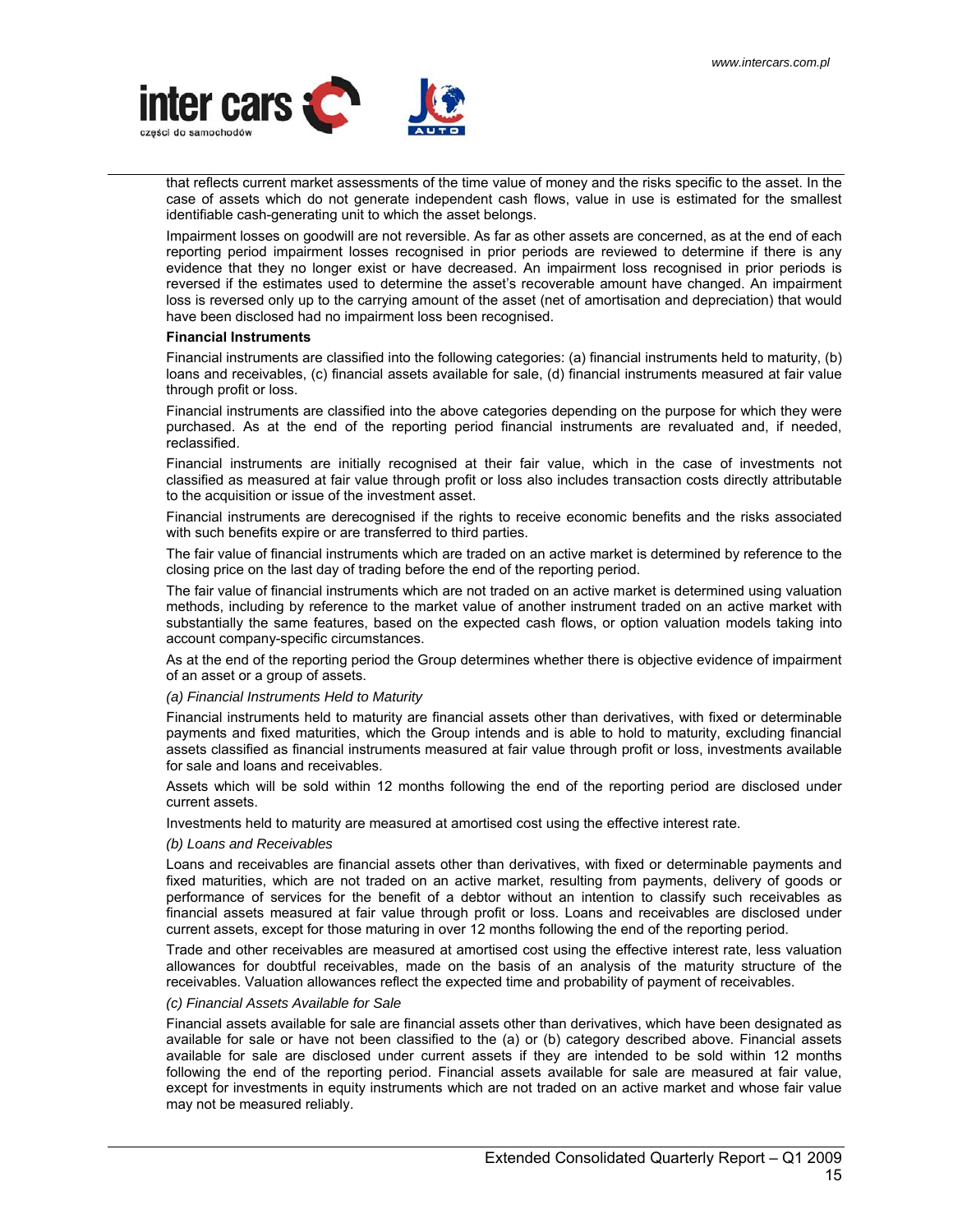

Gains or losses from revaluation of financial assets available for sale are disclosed as a separate item of equity until such financial assets are sold or their value is impaired, at which point the accumulated gains or losses previously disclosed under equity are posted to the statement of comprehensive income. Impairment losses disclosed in the statement of comprehensive income and related to equity instruments are not reversible in correspondence with the statement of comprehensive income. Reversal of an impairment loss on debt instruments is disclosed in the statement of comprehensive income if in the periods following recognition of the impairment loss the fair value of the instruments increases as a result of events subsequent to the recognition date.

#### *(d) Financial Instruments Measured at Fair Value through Profit or Loss*

An instrument is classified as one to be measured at fair value through profit or loss if it is held for trading or is classified as such at the time of its initial recognition. Financial instruments are classified as instruments measured at fair value through profit or loss if the Group actively manages such positions and makes decisions concerning their purchase or sale based on their fair value. Following initial recognition, the transaction costs related to the investments are charged to the statement of comprehensive income at the time they are incurred. All gains and losses on such investments are disclosed in the statement of comprehensive income

The fair value of financial instruments classified as measured at fair value through profit or loss or available for sale is their current bid price as at the end of the reporting period.

#### **Leases**

#### *a) The Group as a Lessee*

Property, plant and equipment used under financed lease agreements, which transfer to the Group substantially all the risks and benefits resulting from ownership of the assets, are carried at the lower of the fair value of the assets or the present value of the minimum future lease payments. Lease payments are apportioned between financial expense and reduction of the outstanding lease obligation so as to achieve a constant rate of interest in particular periods on the remaining balance of the liability. Financial expenses are recognised directly in the statement of comprehensive income. If there is no reasonable probability that ownership of the asset will be acquired as at the end of the lease term, assets used under financed lease agreements are depreciated over the shorter of the lease term or the useful life. In other cases, property, plant and equipment are depreciated over their useful lives.

Lease agreements under which substantially all the risks and benefits resulting from ownership of the assets remain with the lessor are disclosed as operating lease agreements. The cost of lease payments is recognised on a straight-line basis in the statement of comprehensive income over the lease term.

#### *(b) The Group as a Lessor*

Income from operating leases is recognised on a straight-line basis in the statement of comprehensive income over the period provided for in the relevant lease agreement. Leased assets are carried in the statement of financial position and depreciated in line with the deprecation procedures followed in the case of similar asset categories.

#### **Inventories**

Inventories are recognised at the lower of their acquisition (production) cost or net realisable value. The cost of inventories includes all costs of acquisition and processing as well as all other costs incurred in order to bring inventories to their present location and condition.

The acquisition or production cost is determined using the FIFO method, which assumes that sales are made from the oldest available goods.

Finished goods and work-in-progress are valued based on the costs of designing work, direct materials and labour costs and an appropriate mark up of indirect production costs, calculated on the basis of normal production capacity, net of the costs of contracted loans and borrowings.

The amounts of discounts and price concessions as well as other payments depending on the purchase volume reduce the purchase price regardless of the date on which they are actually granted, provided that their receipt is probable.

Net realisable value is recognised in the amount of the estimated selling price that could be obtained in the ordinary course of business, less any estimated cost of finishing the inventories and costs to sell.

The value of inventories is reduced by valuation allowances made when the net realisable value (net price less discounts, price concessions and selling costs) is lower than the relevant acquisition (production) cost, determined separately for each line of inventories.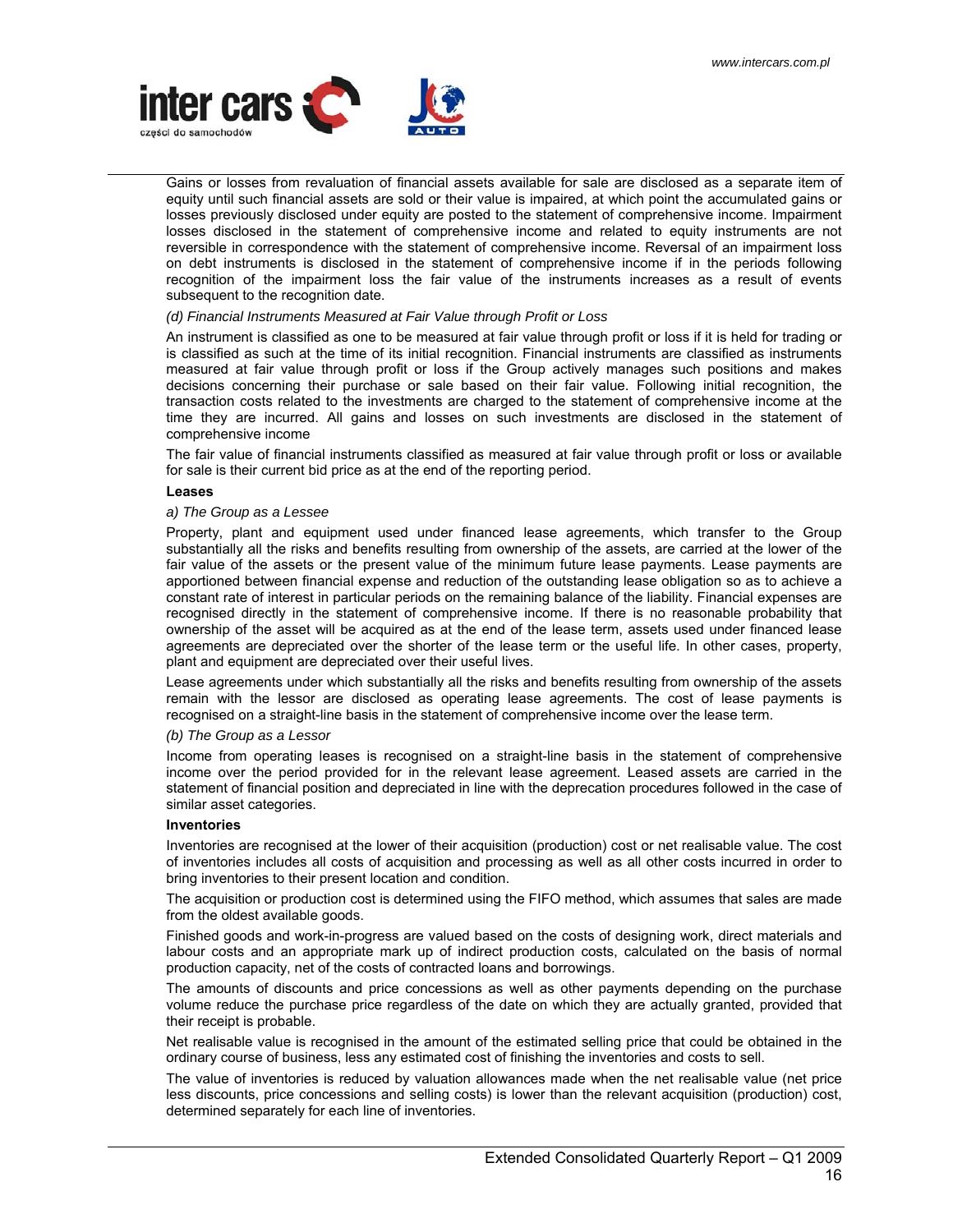

## **Cash and Cash Equivalents**

Cash and cash equivalents comprise cash in hand and cash at banks, as well as term deposits and shortterm securities maturing within three months.

#### **Share Capital**

Share capital is disclosed in the amount specified in the Company's Articles of Association and entered in the court register. The Group's share capital represents the share capital of the Parent Undertaking, Inter Cars S.A.

Share premium account is disclosed as a separate item under equity.

Costs of share issue are charged against the capital..

#### **Loans and Borrowings**

Loans and borrowings are initially recognised at acquisition cost, equal to their respective fair values.

In subsequent periods, loans and borrowings are measured at amortised cost using the effective interest rate, the determination of which includes cost of contracting a loan as well as discounts and bonuses granted at the time of the liabilities settlement.

#### **Provisions**

A provision is recognised when an entity has a present obligation (whether legal or constructive) resulting from past events, it is probable that an outflow of resources embodying economic benefits will be required to settle the obligation, and a reliable estimate can be made of the amount of the obligation.

#### **Revenue**

Revenue is recognised at the fair value of economic benefits (whether received or receivable) whose amount can be estimated reliably.

*(a) Revenue on Sales of Goods for Resale and Products* 

Revenue is recognised if:

- the entity has transferred to the buyer the significant risks and benefits of ownership of the goods,
- the entity retains neither continuing managerial involvement to the degree usually associated with ownership nor effective control over the goods, products and services sold,
- the amount of revenue can be measured reliably,
- it is probable that the economic benefits associated with the transaction will flow to the entity,
- the costs incurred or to be incurred in respect of the transaction can be measured reliably.

Revenue is recognised net of VAT and taking into account any discounts granted.

Revenue on domestic sales is recognised at the time of supply of the goods for resale or products. Revenue on exports is recognised at the time of delivery of goods for resale or products to the buyer.

In the case of sales made through the network of affiliate branches with which the Company has signed cooperation agreements, sales revenue is recognised at the time the goods or products are released to the end customer.

#### *(b) Revenue on Sales of Services*

Revenue on sales of services is recognised by reference to the stage of completion of the transaction as at the end of the reporting period. The outcome of a transaction can be estimated reliably if all of the following conditions are met:

- the amount of revenue can be measured reliably,
- it is probable that the economic benefits associated with the transaction will flow to the entity,
- the stage of completion of the transaction as at the end of the reporting period can be measured reliably, and
- the costs incurred in connection with the transaction and the costs to complete the transaction can be measured reliably.

## *(c) Interest Income*

Interest income is recognised as it accrues, using the effective interest rate, if the receipt of interest is probable and the amount of interest can be measured reliably.

#### *(d) Dividend*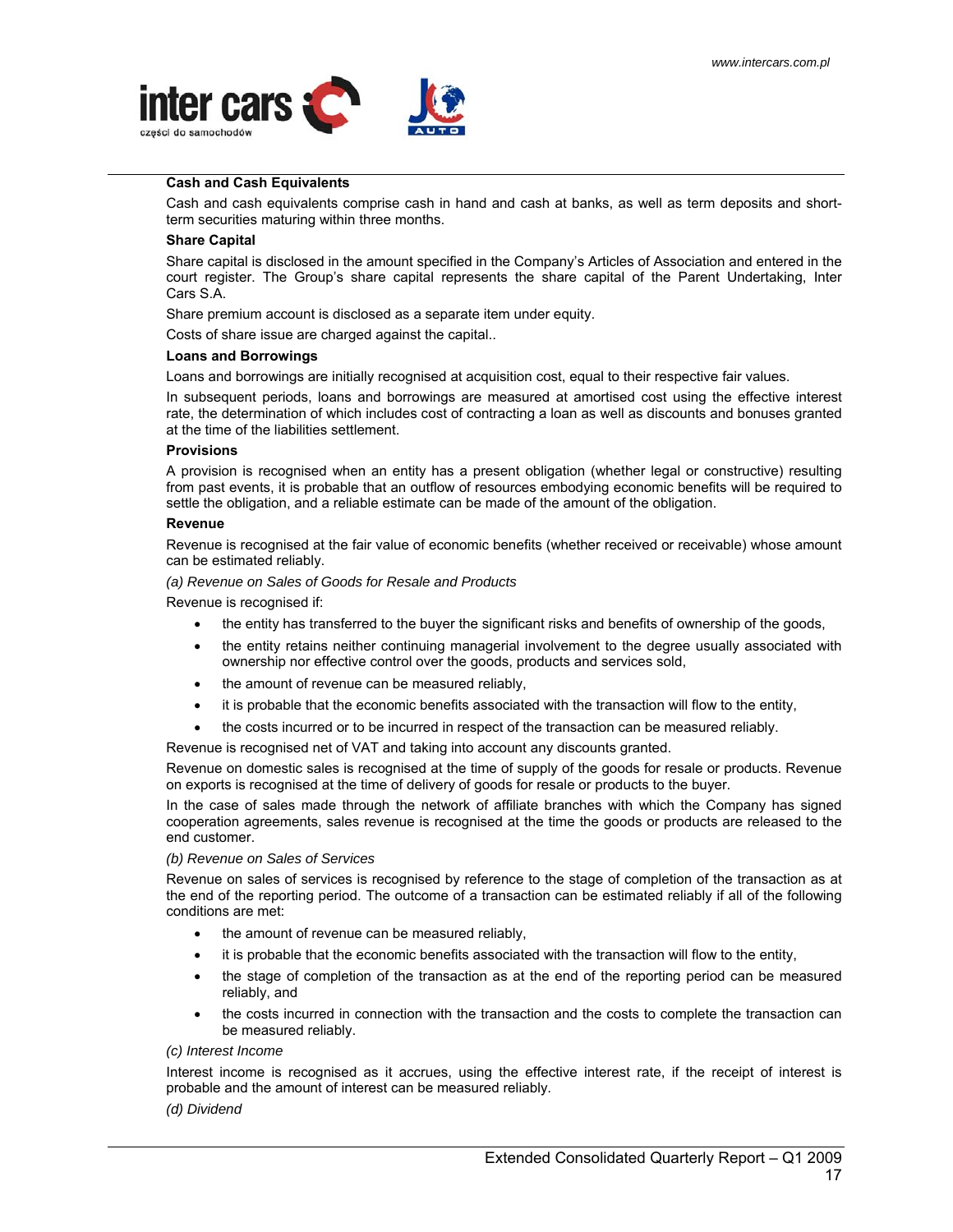<span id="page-17-0"></span>

Dividend income is recognised as at the dividend record date if it is probable that the dividend will be received.

## **Operating Expenses**

Operating expenses are disclosed in the period to which they relate, in the amount of a probable reduction of the entity's economic benefits which can be measured reliably.

The costs charged to the Group by its affiliate branches as compensation for the sale of goods for resale performed on behalf of the Group is recognised in the period to which it relates.

Expense on the lease of office and warehouse space are recognised in the statement of comprehensive income in the period to which it relates. Re-invoiced amounts reduce the respective cost items at the Group's undertakings.

#### **Financial Expenses**

Financial expenses are charged to the statement of comprehensive income when incurred.

#### **Corporate Income Tax**

The current portion of corporate income tax is computed based on the profit for the period, determined in accordance with the applicable tax regulations. The total income tax is the aggregate of its current portion and deferred portion, determined with the balance-sheet method; the deferred income tax is recognised in connection with temporary differences between the values of assets and liabilities as disclosed in the accounting books and their respective values determined for tax purposes.

Deferred income tax is determined with use of the tax rates effective for the year in which a given tax obligation originated, based on the tax regulations applicable in the year in which the deferred tax asset and liability are settled.

Deferred tax asset is disclosed in the amount expected to be deducted from income tax due in the future, in connection with deductible temporary differences which will reduce the taxable income in the future and the deductible tax loss determined in accordance with the prudence principle.

Deferred tax liability is recognised in the amount of income tax to be paid in the future in connection with taxable temporary differences which will increase future taxable income.

Deferred tax asset and deferred tax liability are offset in the statement of financial position if the Group holds an exercisable right to offset corporate income tax receivable and payable and if the deferred tax asset and deferred tax liability refer to the corporate income tax levied on the same taxpayer by the same tax authority.

#### **Share-Based Payments**

As part of a programme providing for share-based payments the Group's employees have the right to acquire shares in the Parent Undertaking. The fair value of a stock option granted is disclosed as a separate item in the statement of comprehensive income as cost of management stock option plan, with a corresponding increase in equity. The fair value is measured as at the date of option granting and settled over the vesting period. The fair value of options is estimated with use of the binomial tree valuation, with due regard to the conditions on which the options have been granted. The amount charged to costs is adjusted to reflect the number of options outstanding at a given time, with the exception of a situation where the right to an option expires because the price of the underlying shares has not reached a vesting level.

Rights to participate in the appreciation of the value of the shares are granted to members of the Management Team. The fair value of the amounts payable to such persons is disclosed as cost, with a corresponding increase in liabilities. The fair value is initially measured as at the option grant date and settled over the vesting period. The fair value of the right to participate in the appreciation of the value of the shares is computed using the Black-Scholes Model, based on the assumed vesting dates and conditions on which the respective instruments have been granted. The valuation of the liability is reviewed as at each balancesheet date and as at the settlement date. Any changes in the fair value of the liability are disclosed as personnel cost.

### **8. Consolidated Financial Statements**

### **Consolidation for the period from January 1st to March 31st 2008**

The consolidated financial statements comprised the accounts of the following undertakings (together: "the Group"):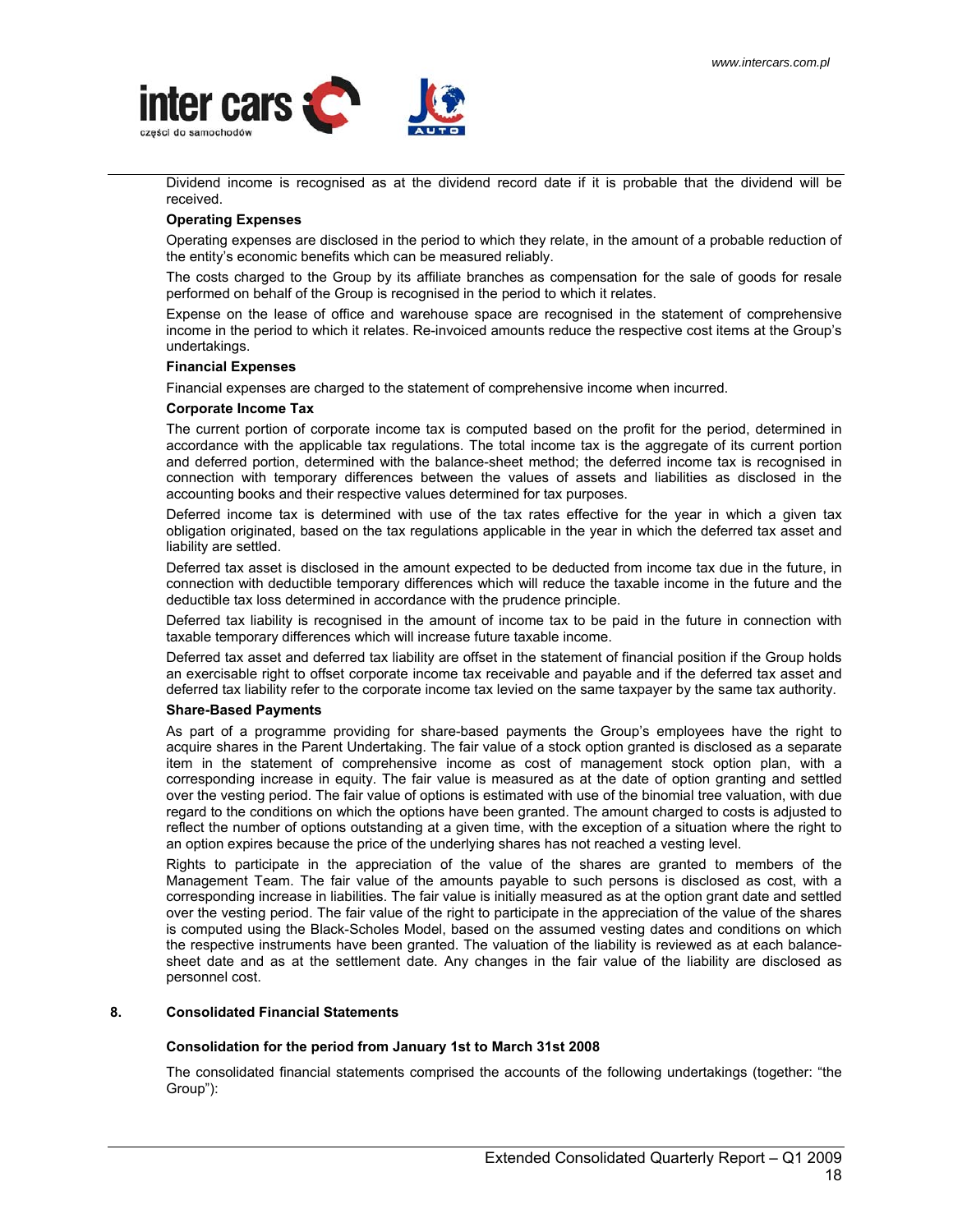<span id="page-18-0"></span>

- Parent Undertaking: Inter Cars S.A. of Warsaw,
- subsidiary undertakings: Inter Cars Ukraina, incorporated under the Ukrainian law, with registered office in Khmelnytsky, Ukraine (with Inter Cars S.A.'s 70% share in the undertaking's share capital), Lauber Sp. z o.o. of Słupsk (100%), Q-Service Sp. z o.o. of Warsaw (100%), Inter Cars Česká Republika of Prague (100%), Feber Sp. z o.o. of Warsaw (100%), Inter Cars Slovenska Republika of Bratislava (100%), Inter Cars Lietuva UAB of Vilnius (100%), IC Development & Finance Sp. z o.o. of Warsaw (100%), Armatus Sp. z o.o. of Warsaw (100%), JC Auto s.r.o. of Karvina-Darkom (100%), JC Auto Kereskedelmi Kft. of Budapest (100%), JC Auto S.A. of Brain-le-Chateau (100%), JC Auto d.o.o. of Zagreb (100%), JC Auto s.r.l. of Milan (99%; 1% stake is held by JC Auto s.r.o.), and 5 Sterne Fahrwerkstechnik GmbH of Berlin (100%).

#### **Consolidation for the period from January 1st to March 31st 2009**

The consolidated financial statements comprised the accounts of the following undertakings (together: "the Group"):

- Parent Undertaking: Inter Cars S.A. of Warsaw,
- subsidiary undertakings: Inter Cars Ukraina, incorporated under the Ukrainian law, with registered office in Khmelnytsky, Ukraine (with Inter Cars S.A.'s 70% share in the undertaking's share capital), Lauber Sp. z o.o. of Słupsk (100%), Q-Service Sp. z o.o. of Warsaw (100%), Inter Cars Česká Republika of Prague (100%), Feber Sp. z o.o. of Warsaw (100%), Inter Cars Slovenska Republika of Bratislava (100%), Inter Cars Lietuva UAB of Vilnius (100%), IC Development & Finance Sp. z o.o. of Warsaw (100%), Armatus Sp. z o.o. of Warsaw (100%), JC Auto s.r.o. of Karvina–Darkow (100%), Inter Cars Hungária Kft of Budapest (100%), JC Auto S.A. of Brain-le-Chateau (100%), Inter Cars d.o.o. of Zagreb (100%), JC Auto s.r.l. of Milan (99%; 1% stake is held by JC Auto s.r.o.), 5 Sterne Fahrwerkstechnik GmbH of Berlin (100%), Inter Cars Romania s.r.l. of Cluj-Napoca (100%), and SMiOC Fenoplast Bułhak i Cieślawski S.A. (49%).

### **9. Foreign Exchange Rates Used to Translate the Financial Figures for Q1 2009**

All figures presented in these financial statements in EUR were translated at the following exchange rates:

|                                                  | 2009   | 2008      |
|--------------------------------------------------|--------|-----------|
|                                                  | 4.7013 | 3.5258    |
| Average rate for period January 1st – March 31st | 4 5994 | 3 5 5 7 4 |

The following rules were followed when translating the figures presented under the financial highlights in EUR '000:

- for the items of the statement of comprehensive income the *average rate* was used, defined as the arithmetic mean of the rates prevailing on the last day of each month within the reporting period, as quoted by the National Bank of Poland;
- for the items of the statement of financial position the *rate prevailing on March 31st* was used, that is the mid exchange rate for the euro prevailing on that date, as quoted by the National Bank of Poland;
- for the translation of the share capital the mid exchange rates for the euro were used, as prevailing on the dates on which share capital increases following issues of consecutive share series were registered.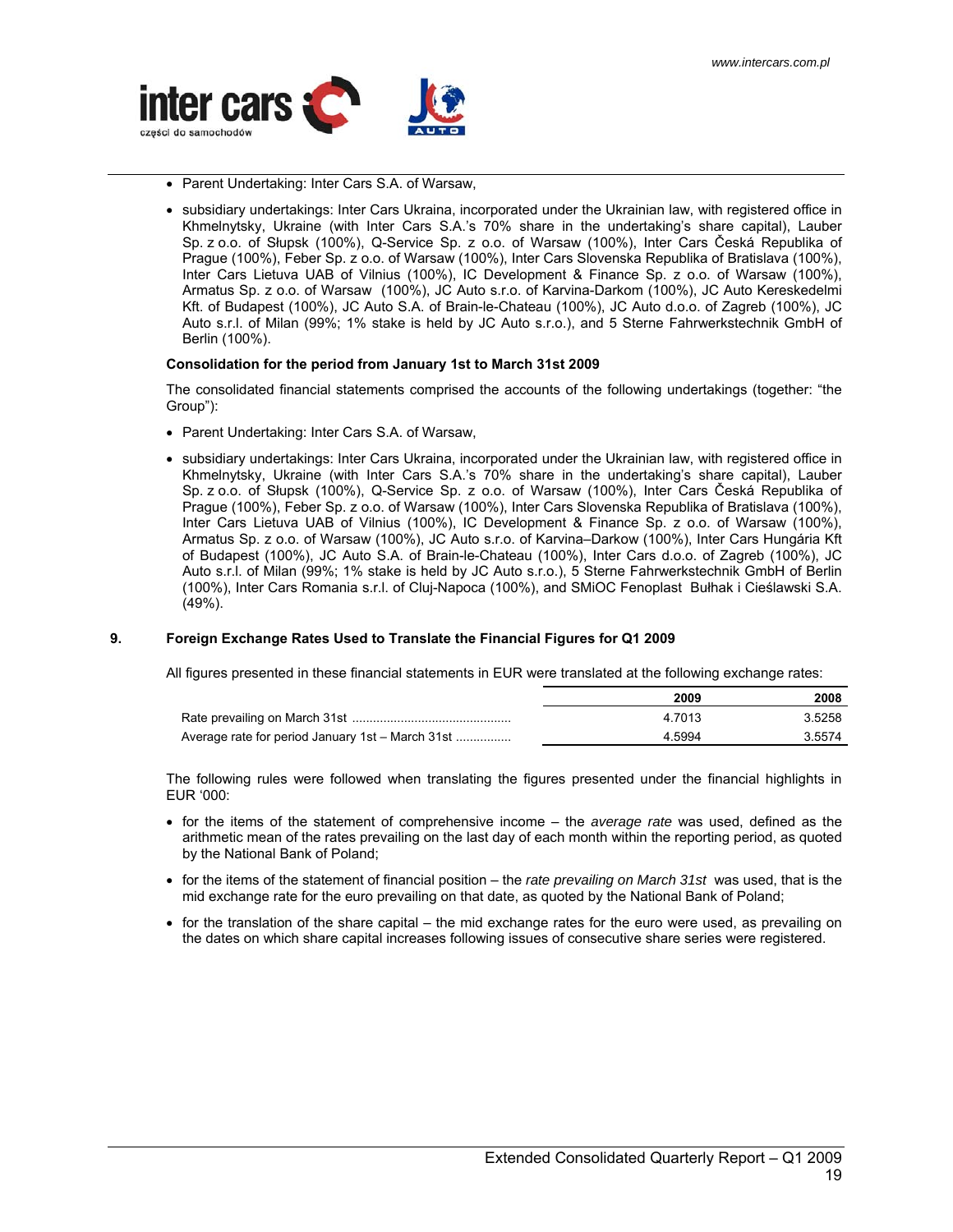

## **PART II**

## **REPORT ON THE OPERATIONS OF THE INTER CARS GROUP**

| 10.             | The Group's Operations, Consolidated and Non-consolidated Financial Results for Q1 2009 -                                                                                                                |  |
|-----------------|----------------------------------------------------------------------------------------------------------------------------------------------------------------------------------------------------------|--|
| 11.             | Factors and Events, Especially of a Non-Recurring Nature, with a Material Bearing on the Financial<br>Performance; Description of the Company's Material Achievements and Failures Along with a List of  |  |
| 12.             |                                                                                                                                                                                                          |  |
| 13.             | Events Subsequent to the Balance-Sheet Date with a Potential Material Bearing on the Company's                                                                                                           |  |
| 14.             |                                                                                                                                                                                                          |  |
| 15.             | The Management Board's Standpoint Regarding Possibility of Meeting the Previously Published                                                                                                              |  |
| 16.             | List of Shareholders Holding 5% or More of the Total Vote as at the Date of Approving these Financial                                                                                                    |  |
| 17 <sub>1</sub> | Overview of Changes in the Number of Shares and Rights to Shares (Options) in Inter Cars S.A. Held<br>by the Company's Management and Supervisory Staff which Have Occurred since the Publication of     |  |
| 18.             | Information on Court, Arbitration and Administrative Proceedings Blad! Nie zdefiniowano zakładki.                                                                                                        |  |
| 19.             |                                                                                                                                                                                                          |  |
| 20.             | Other Information Which the Issuer Deems Relevant for the Assessment of Its Personnel, Assets,<br>Financial Position, and Its Net Profit (Loss), as Well as Their Changes, and for the Assessment of the |  |
| 21.             | Factors Which in the Issuer's Opinion will Affect Its Results in a Period Covering at Least the Next                                                                                                     |  |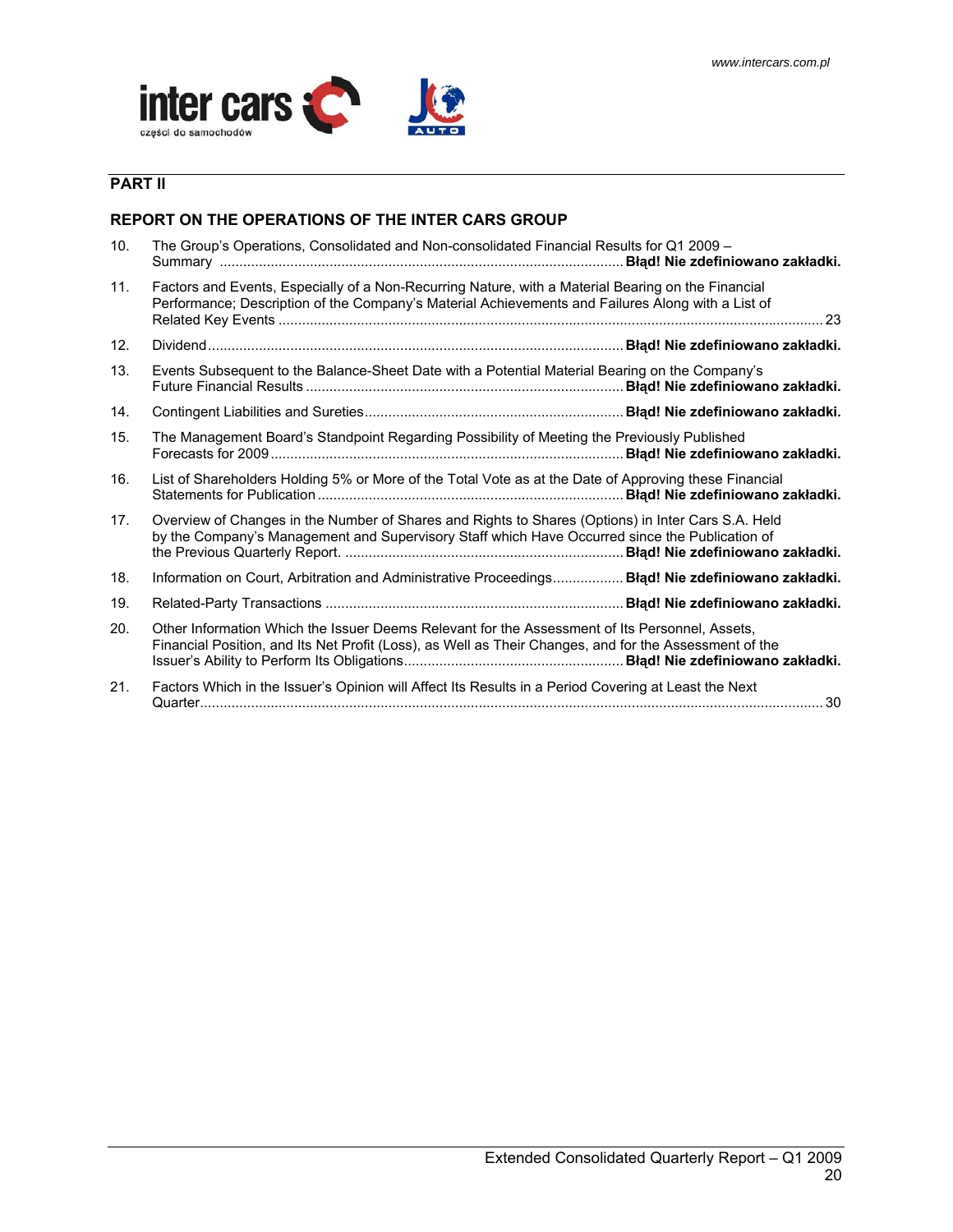

### **10. The Group's Operations, Consolidated and Non-consolidated Financial Results for Q1 2009 – Summary**

### **Financial Results of the Inter Cars Group**

- The Group recorded an increase of more than 11% in sales revenue compared with the corresponding period of 2008, which was chiefly attributable to strong domestic demand and an increase in orders from abroad. Exports, understood as direct sales to foreign business partners, and sales to subsidiary undertakings went up by 8% year on year. The sales revenue growth was affected by a 60% drop in sales recorded by Feber. In aggregate, the distribution companies posted a 16% increase in sales revenue.
- Inter Cars' sales revenue generated in Poland accounted for approximately 74% of the Group's total sales revenue (after consolidation eliminations). The Polish market remains the key sales market for the Group.
- **While comparing the profitability in Q1 2009 and Q1 2008 it must be borne in mind that the comparable data for Q1 2008 does not include** (and cannot include due to accounting and formal reasons) **the operating costs of JC Auto for January and February 2008, which amounted to more than PLN 8m** (the merger was effected on the last day of February 2008)**. In addition, the Q1 2008 financial results were increased by more than PLN 4m on account of sale of real estate located at ul. Burakowska.**
- Gross profit on sales improved by 53% relative to Q1 2008. Faster increase in profit as compared with the increase in sales revenue can be explained by the rise in sales margin from 30.6% in 2008 to 42% in 2009.
- Cash generated by operating activities was PLN 43m.

**A significant growth of the generated sales margin** is due to higher selling prices of products, which in Q1 2009 were rising in correspondence with the increase of exchange rates, mainly EUR and USD.

**Revenue went up in all geographical segments** of the Group's operations, and the highest increase was posted by the subsidiaries in Lithuania – 100%, Slovakia – 83%, and Ukraine – 9%.

**The table below sets forth the financial highlights of the Inter Cars Group for Q1 2009:**

|                                                                                                                                |                                                       | Q1                                                      |                                                |
|--------------------------------------------------------------------------------------------------------------------------------|-------------------------------------------------------|---------------------------------------------------------|------------------------------------------------|
|                                                                                                                                | 2009                                                  | 2008                                                    | 2009                                           |
|                                                                                                                                | <b>PLN</b>                                            | <b>PLN</b>                                              | <b>EUR</b>                                     |
| Statement of comprehensive income (for period)                                                                                 |                                                       |                                                         |                                                |
|                                                                                                                                | 437.363                                               | 394.030                                                 | 95.099                                         |
|                                                                                                                                | 185,849                                               | 120,967                                                 | 40,407                                         |
|                                                                                                                                |                                                       | (301)                                                   |                                                |
|                                                                                                                                | (23, 429)                                             | (7,047)                                                 | (5,094)                                        |
|                                                                                                                                | 45.670                                                | 34.934                                                  | 9,930                                          |
|                                                                                                                                | 17,480                                                | 22,026                                                  | 3,800                                          |
| <b>Statement of financial position</b> (at end of period)<br>Equity attributable to owners of the parent<br>Minority interests | 44.113<br>1,259,758<br>533.142<br>438,031<br>(1,354)  | 38.481<br>1,212,084<br>515.198<br>415,262<br>636        | 9.383<br>270,086<br>113.403<br>93,172<br>(288) |
| Other financial data                                                                                                           | 21.343<br>4.292<br>(6, 404)<br>1.25<br>42.0%<br>12.1% | 76,425<br>(1,300)<br>(59, 344)<br>1.66<br>30.6<br>10.1% | 4,640<br>933<br>(1, 392)<br>0.27               |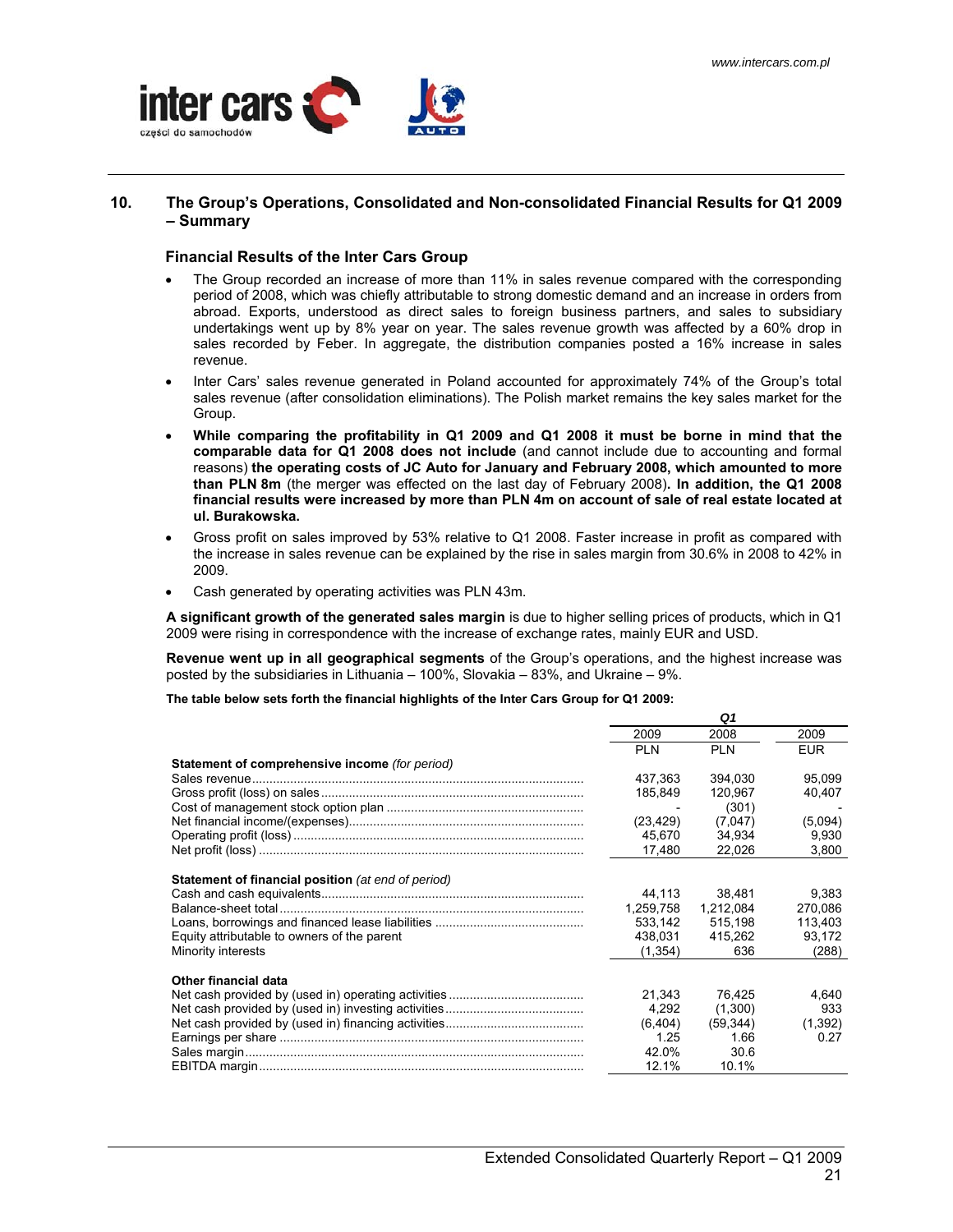

## **Financial Results of Inter Cars S.A., the Parent Undertaking**

The table below sets forth the financial highlights of Inter Cars S.A.:

|                                                        |                          | Q1         |            |
|--------------------------------------------------------|--------------------------|------------|------------|
| (000)                                                  | 2009                     | 2008       | 2009       |
| Statement of comprehensive income (for period)         | <b>PLN</b>               | <b>PLN</b> | <b>EUR</b> |
|                                                        | 387.516                  | 334,647    | 84,254     |
|                                                        | 155.180                  | 99.943     | 33,739     |
|                                                        | $\overline{\phantom{a}}$ | (301)      |            |
|                                                        | (20, 591)                | (5, 577)   | (4, 477)   |
|                                                        | 40,622                   | 29,045     | 8,832      |
|                                                        | 15,567                   | 18,968     | 3,385      |
| <b>Statement of financial position</b> (end of period) |                          |            |            |
|                                                        | 23.422                   | 22,315     | 4,982      |
|                                                        | 1,240,102                | 1,139,939  | 282,086    |
|                                                        | 509.649                  | 493,725    | 108,406    |
|                                                        | 422,479                  | 413,535    | 89,864     |
| <b>Other financial data</b>                            |                          |            |            |
|                                                        | 16.005                   | 4,083      | 3,480      |
|                                                        | (19)                     | (3,997)    | (4)        |
|                                                        | (5, 344)                 | 9,116      | (1, 162)   |
|                                                        | 1.16                     | 1.38       | 0.25       |
|                                                        | 40.0%                    | 29.9%      |            |
|                                                        | 12.1%                    | 10.0%      |            |

**Sales revenue** in 2009 was **16% higher** than in the corresponding period of 2008. There is a positive trend of a consistent increase in revenues on a month-to-month basis. In March 2009, sales increased by over 37% relative to March 2008.

**Gross profit on sales** was **55% higher** compared with 2008. **Sales margin** went up to 40% in 2009 from 29.9% in 2007.

**Cost of distribution services** – share of an affiliate branch operator in the sales margin. The affiliate branch's sales margin is shared between the branch operator and Inter Cars on a 50/50 basis. The system of affiliate branches is based on the principle of entrusting the management of a distribution outlet (affiliate branch) to an external operator. Sales are effected on behalf of Inter Cars. The affiliate branches employ personnel and cover operating costs from their revenue which is their share in the margin on sales of goods. The share of particular branches in the margin is settled on a monthly basis. The Company provides its full range of goods with ensured availability, the IT system, organisational and logistics know-how and the brand's strong position. The branch operator contributes the knowledge of the local market and experienced personnel. The risk associated with the operations of a branch operator (affiliate branch) is borne by the operator, which – operating as a separate business – optimises its available resources.

**Financial income and expenses** include mainly interest income and expense. In particular in 2009, the Company's interest expense amounted to PLN 6,963 thousand. As at March 31st 2009, **liabilities under loans, borrowings, debt securities and financed leases** totalled PLN 509,649 thousand.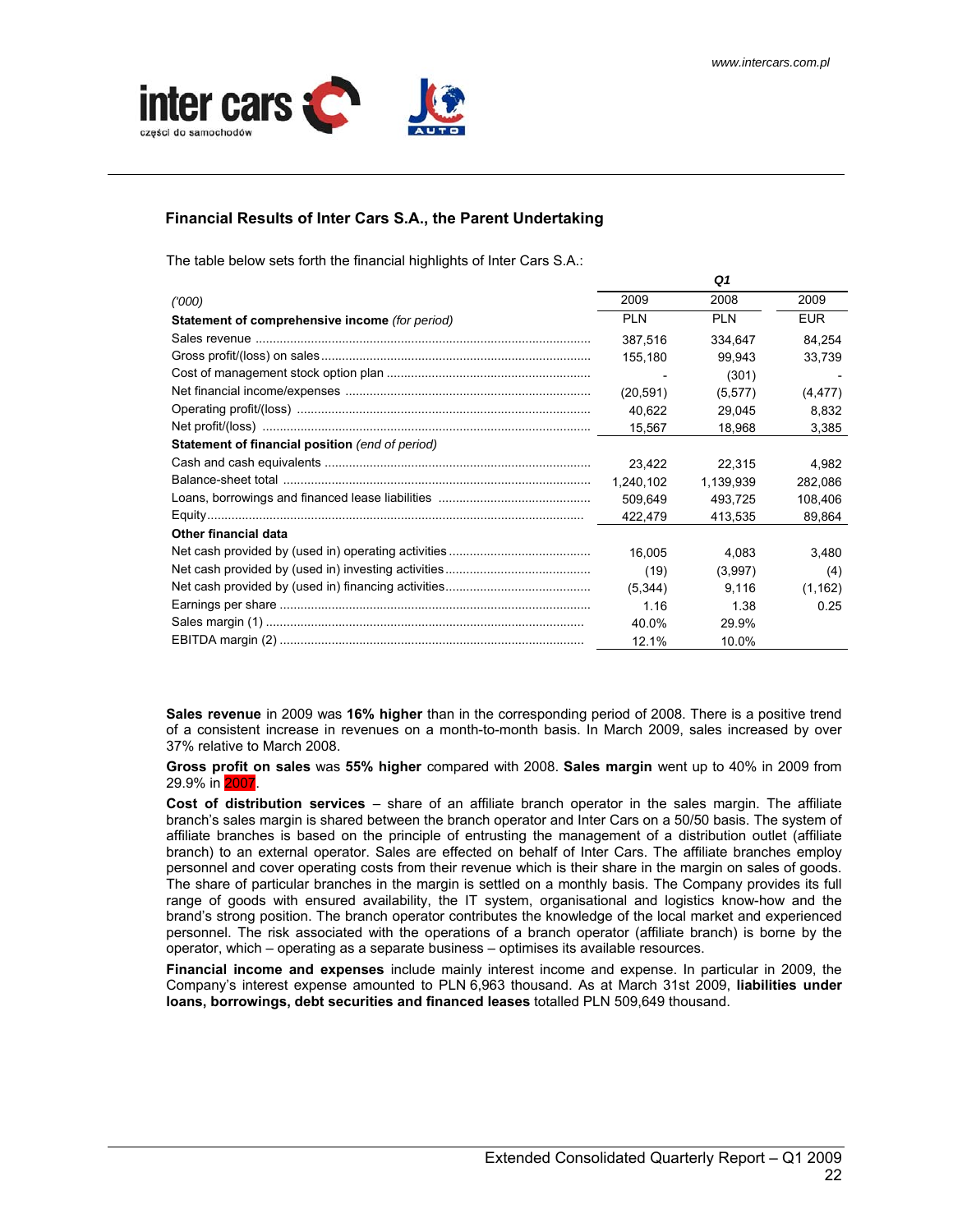<span id="page-22-0"></span>

## **11. Factors and Events, Especially of a Non-Recurring Nature, with a Material Bearing on the Financial Performance; Description of the Company's Material Achievements and Failures Along with a List of Related Key Events**

### **Major Events with a Bearing on Current and Future Operations**

- The favourable conditions in the sector of distribution of spare parts that continued over successive quarters, including in the first quarter of 2009, confirm that there is a significant distinction between the state of the distribution market (in which the Company operates) and the market of car manufacturers and components for car production. According to the Company's estimates, over the last 12 months Polish market of spare parts distribution grew by approx. 10%, while the market of car parts manufacturers shrank by 20% to 40%.
- The Company cooperates with the most extensive range of supplies, which protects it from potential problems of individual suppliers.
- The Company's liquidity situation is stable, which is attested to by the declarations of the officers of the Company's banks and their decisions to extend cooperation with the Company with respect to the existing financing, as reported by the Company in its current reports. Concurrently, the Company is working to change its financing structure (which would involve reducing the number of cooperating banks and extending the maturity dates of the loans).
- In the commentary to the financial figures for the fourth quarter of 2008 the Company stressed the effect of the volatility of foreign exchange on the reported figures. In the fourth quarter, the rapidly weakening Polish złoty distorted the image of the Company's operational efficiency. The Q4 2008 report contained estimates of the capacity to generate higher gross sales margin. Because the Company does not revalue its inventories, when the Polish złoty weakens, the market prices of goods purchased with foreign currencies increase proportionally to the changes in currency exchange rates. So the negative effect of the Polish złoty depreciation can be seen immediately, while the positive effect is spread in time over several consecutive months (which results from inventory turnover). In 2008, the highest EUR/PLN exchange rate was recorded on December 31st.
- The increase in the consolidated net profit for the first quarter of 2009 relative to the results for previous quarters of 2008 confirms the statement contained in the Q4 2008 report to the effect that the Group can generate a substantial margin. In the first quarter of 2009 it not only offset the negative effect of foreign exchange differences on the balance-sheet valuation of liabilities denominated in foreign currencies (weakening of the Polish złoty from EUR/PLN 4.17 to EUR/PLN 4.70), but also allowed the Group to earn substantial net profit.
- The consolidated EBITDA for the period of 12 months ended March 31st 2009 was PLN 94m. However, after the elimination of the effect of foreign exchange losses from the balance-sheet valuation of liabilities, the adjusted EBITDA was PLN 111m.
- The Company is taking further measures to optimise its costs. As a result, in the first quarter selling costs and general and administrative expenses fell by PLN 2m relative to the costs and expenses of the fourth quarter of 2008. At the same time, given free storage capacity at the facilities in Kajetany and Błonie, in order to use the logistics capacity available in those locations more effectively, a project was launched involving the provision of logistics services to external customers. In addition, the efforts aimed at reducing transport costs are drawing to an end, thanks to which the Group will be able to produce the announced synergies following from the merger with JC Auto in the area of logistics costs.
- The Group is continuing work on the optimisation of the inventory cycle. Inventories as at the end of March 2009 show a nearly 1% increase in their value relative to the end of December 2008, but this increase should be viewed in the context of the stocking up of summer tyres at the end of March, replacement of the inventories purchased at lower prices/exchange rates in the previous periods with inventories bought at higher prices, and the geographical expansion. The improvement in the inventory cycle is not implemented at the cost of limited availability, which is achieved thanks to good availability of products at the manufacturers of car parts.
- The decrease in the volume of goods traded in Poland and worldwide translates into lower demand for spare parts for trucks, which is most visible in the segment of trucks above 16 tonnes. In the first quarter, the Company recorded a nearly 5% drop in the revenue in the truck segment, whose share in total sales amounts to 12%.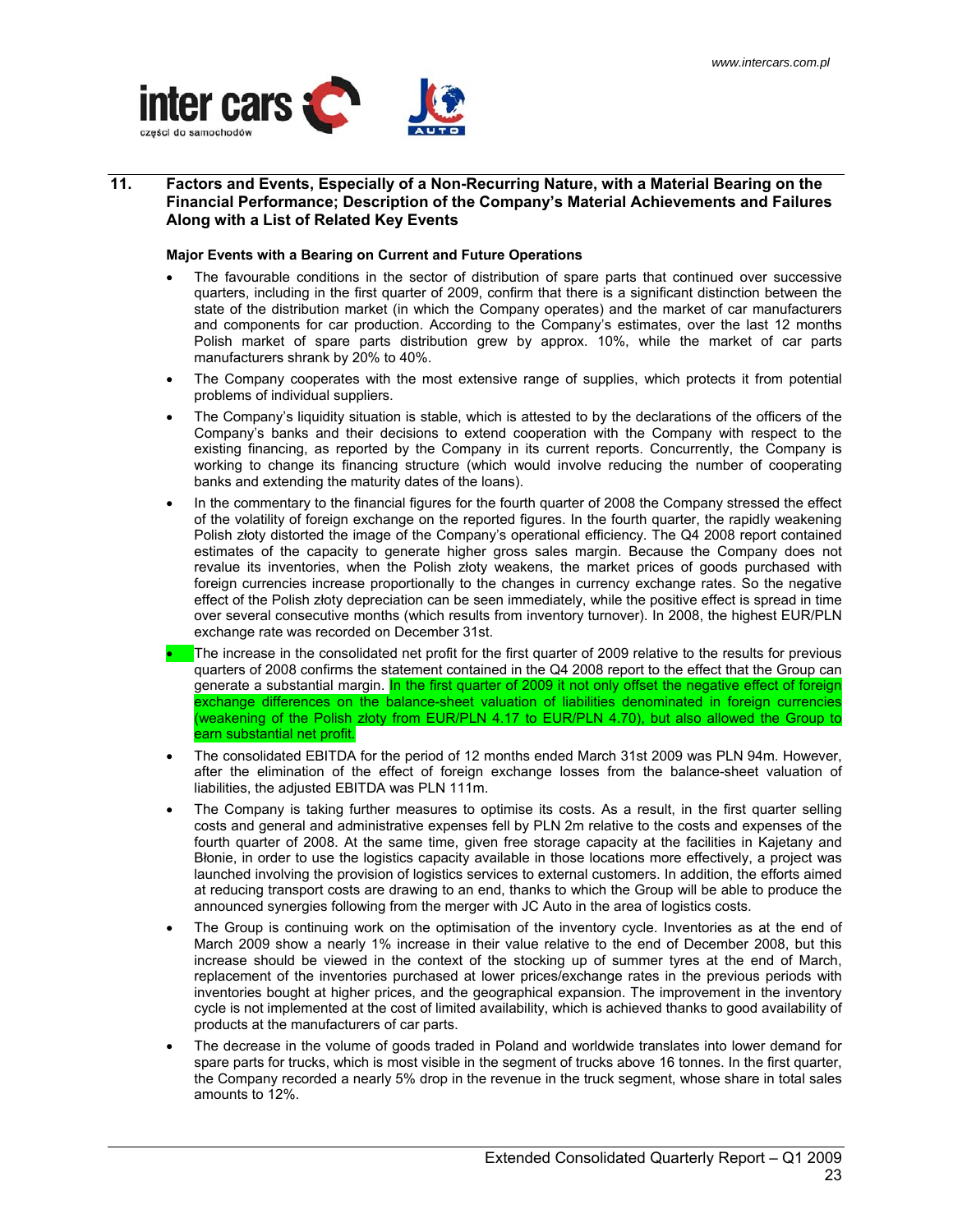

- In the sector of truck manufacturers, the declines of global manufacturers' sales reach 70%. A strong decrease (by over 60%) in the revenue from sales of semi-trailers and trailers was recorded by Feber. We can see the first signs of an upturn, but this improvement will translate into higher demand for Feber products with a delay, due to a significant oversupply in the form of vehicles seized by lease companies.
- In the first quarter, the Company managed to improve its average collection period. There were no payment hold-ups. This is due to the fact that the Company's customers, motor vehicle repair shops, accept deferred payments for their services only to a very limited extent.
- The Company is consistent in its policy of geographical expansion in the area of Eastern and Central Europe. The CEE markets offer significant growth potential and higher net margins for the industry than the domestic market. In the first quarter of 2009, sales revenues of all foreign distribution companies were 54% higher year on year. In the first quarter of 2009, high year-on-year growth rates of sales denominated in the Polish złoty were recorded by Inter Cars Słowacja (83%), Inter Cars Lithuania and Inter Cars Croatia (growth rates of over 100%).
- Export sales have for many years been stable at approx. 25% of the Group's total sales revenue. In the export sales structure, the share of Ukraine is diminishing in favour of mainly Slovakia and the Czech Republic.

## **Business Segments**

The Inter Cars Group's structure has been shaped by the strategy of geographical expansion adopted for distribution of spare parts (Inter Cars Ukraina, Inter Cars Ceska Republika, Inter Cars Slovenska Republika, Inter Cars Lietuva, JC Auto s.r.o., Inter Cars Hungaria Kft, Inter Cars d.o.o., JC Auto s.r.l., JC Auto S.A. and Inter Cars Romania s.r.l.) and development of projects supporting the Group's core business (Lauber Sp. z o.o., Feber Sp. z o.o., Q-Service Sp. z o.o., Armatus Sp. z o.o. and IC Development & Finance Sp. z o.o.).

As at March 31st 2009, the abovementioned undertakings were consolidated with the full method, excluding FRENOPLAST, which was consolidated with the equity method. Since December 31st 2008, the date of preparation of the most recently published Inter Cars Group's consolidated financial statements, i.e. the financial statements for the fourth quarter of 2008, no changes have occurred in the composition of the Group

The Inter Cars Group's core business consists in the sale of spare parts and accessories for motor vehicles on ten main markets: Poland, Ukraine, Czech Republic, Slovakia, Lithuania, Croatia, Hungary, Belgium, Italy and Romania.

The basic reporting format applied by the Inter Cars Group with respect to its business segments is reporting by geographical segments determined according to the location of sales. A supplementary format is based in geographical segments classified according the location of customers.

Transactions between segments are executed at arms' length.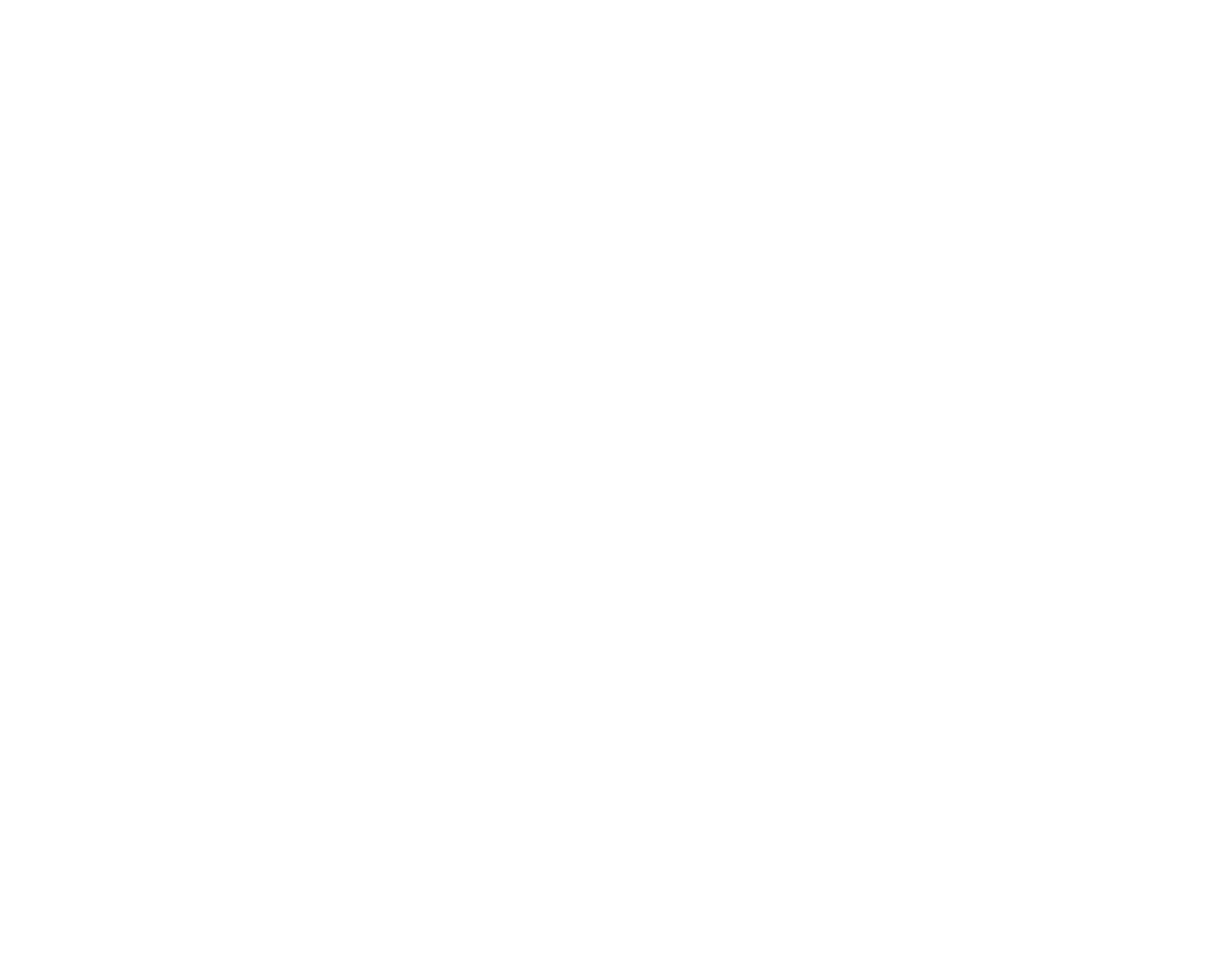

## **Business Segments**

|                                            | Poland                 |                        | <b>Abroad</b>          |                        | <b>Exclusions</b>      |                          | <b>Consolidated</b>    |                          |
|--------------------------------------------|------------------------|------------------------|------------------------|------------------------|------------------------|--------------------------|------------------------|--------------------------|
|                                            | Jan 1 – Mar<br>31 2009 | Jan 1 – Mar 31<br>2008 | Jan 1 - Mar<br>31 2009 | Jan 1 – Mar<br>31 2008 | Jan 1 - Mar<br>31 2009 | Jan 1 – Mar<br>31 2008   | Jan 1 – Mar<br>31 2009 | Jan $1 -$ Mar<br>31 2008 |
| Segment's revenue from external customers: |                        |                        |                        |                        |                        |                          |                        |                          |
| Sales                                      | 367,129                | 355,331                | 70,234                 | 38,699                 |                        | $\overline{\phantom{a}}$ | 437,363                | 394,030                  |
| Total sales revenue                        | 367,129                | 355,331                | 70,234                 | 38,699                 |                        | $\overline{\phantom{a}}$ | 437,363                | 394,030                  |
| Operating profit/(loss)                    | 44,094                 | 32,816                 | 4,168                  | 1,296                  | (2,592)                | 822                      | 45,670                 | 34,934                   |
| Net financial expenses                     | (21,098)               | (5,971)                | (2, 110)               | (930)                  | (221)                  | (146)                    | (23, 429)              | (7,047)                  |
| Corporate income tax                       | (4, 714)               | (5,255)                | (583)                  | (813)                  | 398                    | 207                      | (4,899)                | (5,861)                  |
| Net profit/(loss)                          | 18,282                 | 28,053                 | 1,475                  | 849                    | (2, 415)               | 1,445                    | 17,342                 | 22,026                   |
| Segment's assets                           | 1,571,469              | 1,281,441              | 198,790                | 117,315                | (500, 502)             | (186, 672)               | 1,269,757              | 1,212,084                |
| <b>Total assets</b>                        | 1,571,469              | 1,281,441              | 198,790                | 117,315                | (500, 502)             | (186,672)                | 1,269,757              | 1,212,084                |
| Segment's liabilities                      | 973,978                | 832,818                | 324,284                | 110,118                | (465, 182)             | (146, 750)               | 833,080                | 796,186                  |
| Capital expenditure:                       |                        |                        |                        |                        |                        |                          |                        |                          |
| - property, plant and equipment            | 4,102                  | 966                    |                        |                        |                        | $\overline{\phantom{a}}$ | 4,102                  | 966                      |
| - intangible assets                        |                        |                        |                        |                        |                        | $\overline{\phantom{a}}$ |                        |                          |
| Depreciation and amortisation              | 6,458                  | 4,610                  | 739                    | 530                    |                        |                          | 7,197                  | 5,140                    |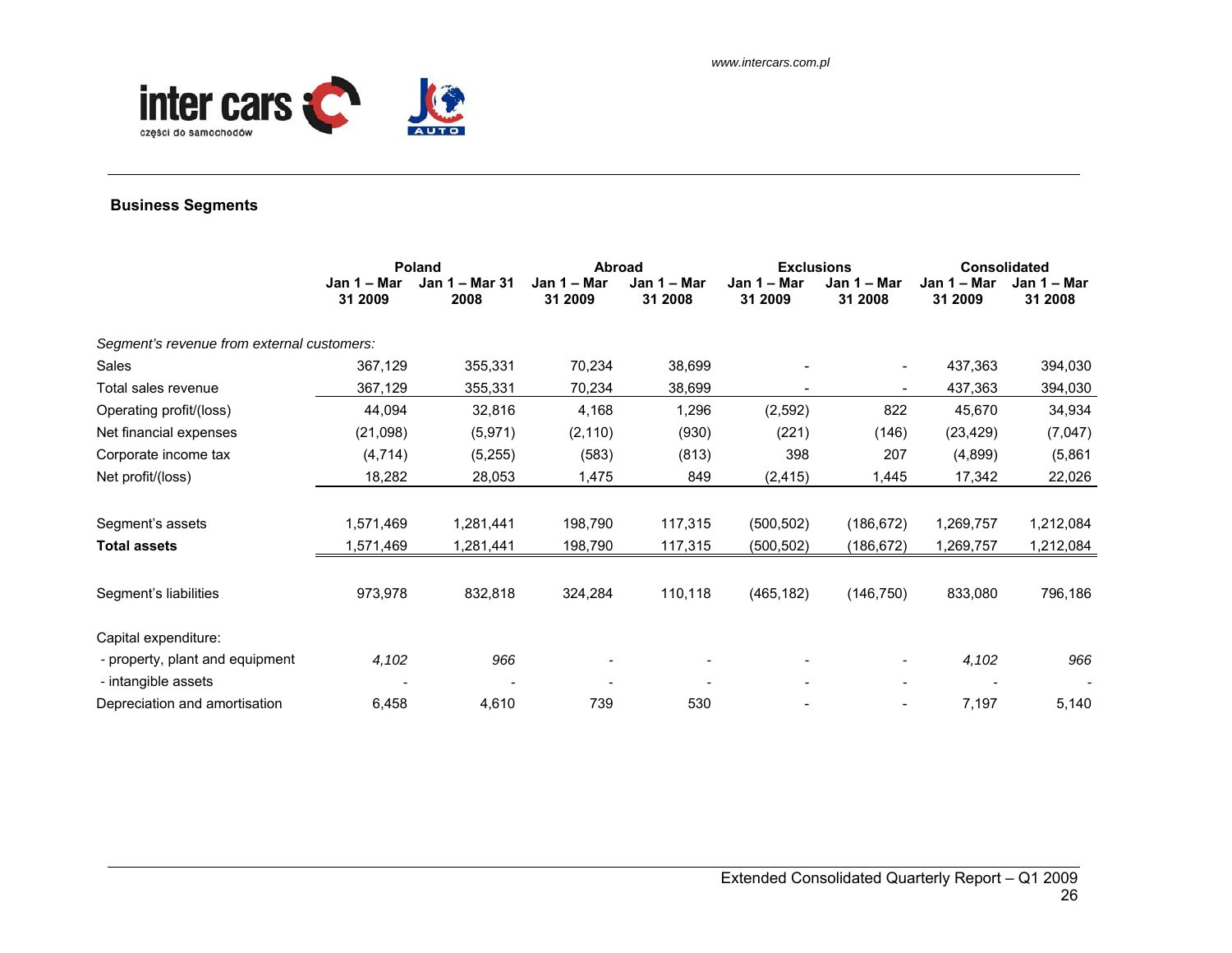

## **12. Dividend**

In Q1 2009, no dividend was distributed by Inter Cars S.A. or by any of its subsidiary undertakings.

## **13. Events Subsequent to the Balance-Sheet Date with a Potential Material Bearing on the Company's Future Financial Results**

No such events occurred.

## **14. Contingent Liabilities and Sureties**

issued by Inter Cars S.A.:

| for the benefit of       | valid until     | amount (PLN '000) |
|--------------------------|-----------------|-------------------|
| Inter Cars Hungaria Kft. | Feb 20 2016     | 4,073             |
| Lauber Sp. z o.o.        | Sep 26 2011     | 197               |
| Lauber Sp. z o.o.        | Jun 30 2009     | 3,991             |
| Feber Sp. zo.o.          | Jun 30 2009     | 14,282            |
| Inter Cars d.o.o.        | Jul 12 2009     | 55                |
| Inter Cars Ukraina       | Nov 17 2009     | 4,701             |
| Inter Cars Ukraina       | Dec 31 2009     | 1,645             |
| Inter Cars Ukraina       | indefinite term | 94                |
|                          |                 | 29.039            |

## **15. The Management Board's Standpoint Regarding Possibility of Meeting the Previously Published Forecasts for 2009**

The Inter Cars Group did not publish any financial forecasts.

## **16. List of Shareholders Holding 5% or More of the Total Vote as at the Date of Approving these Financial Statements for Publication**

| Name                              | No. of shares | Aggregate par<br>value<br>(PLN) | Share capital<br>held<br>(%) | <b>Total vote held</b><br>(%) |
|-----------------------------------|---------------|---------------------------------|------------------------------|-------------------------------|
| Krzysztof Oleksowicz              | 4.972.271     | 9.944.542                       | 36.20%                       | 36.20%                        |
| Andrzej Oliszewski                | 1.544.370     | 3.088.740                       | 11.24%                       | 11.24%                        |
| AIG OFE (Open-Ended Pension Fund) | 1.062.770     | 2.125.540                       | 7.74%                        | 7.74%                         |
| ING OFE (Open-Ended Pension Fund) | 745.342       | 1,490,684                       | 5.43%                        | 5.43%                         |

By the date on which these financial statements were approved, the Company had not received any other shareholding notifications.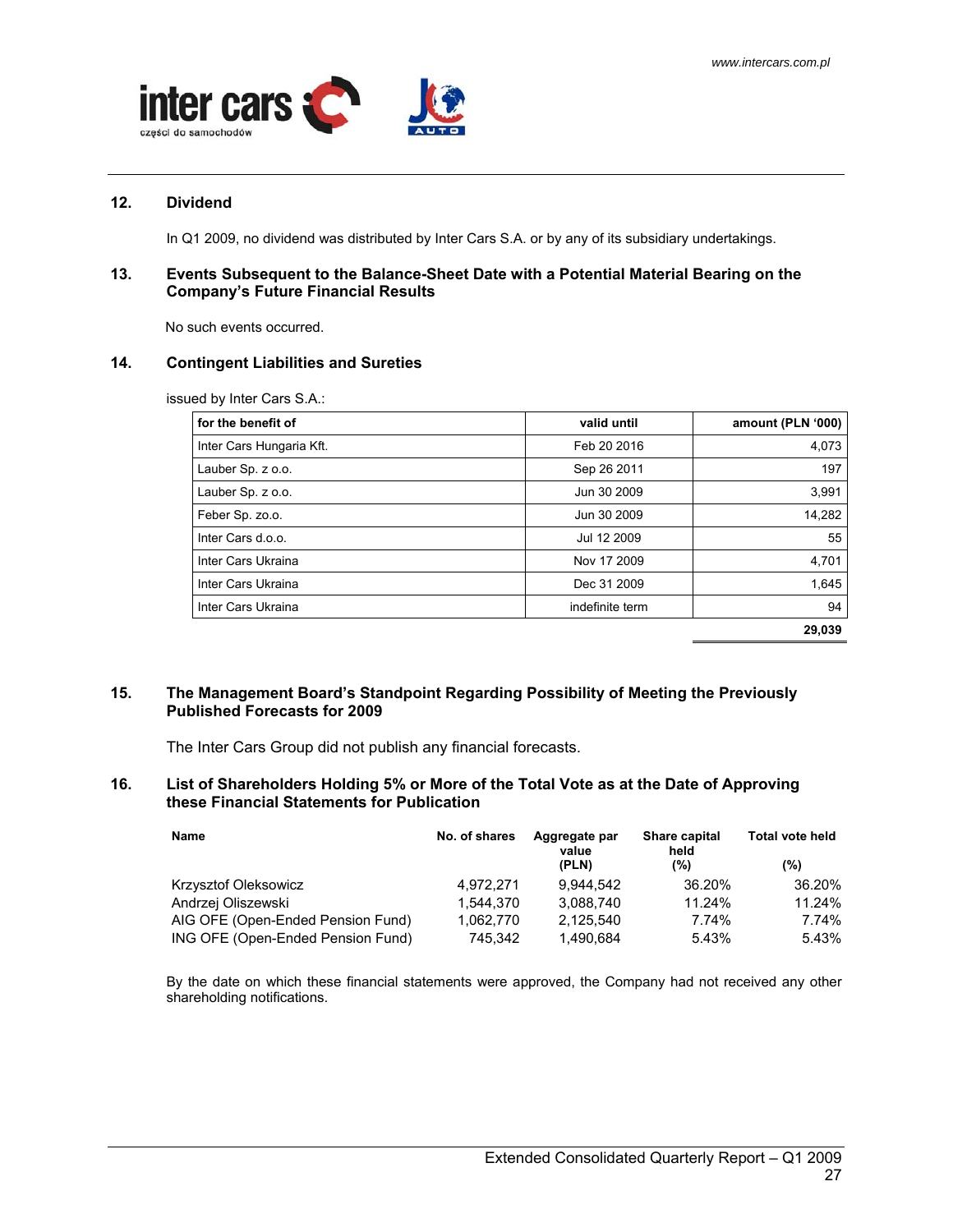

## **17. Overview of Changes in the Number of Shares and Rights to Shares (Options) in Inter Cars S.A. Held by the Company's Management and Supervisory Staff which Have Occurred since the Publication of the Previous Quarterly Report**

The Company's supervisory and management staff hold in aggregate 7,145,013 shares, conferring the right to 52% of the total vote at the General Shareholders Meeting of Inter Cars S.A.

The management and supervisory staff hold no shares or other equity interests in any subsidiary undertakings of Inter Cars S.A.

### **Management Stock Option Plan**

On February 6th 2006, the Extraordinary General Shareholders Meeting of Inter Cars S.A. resolved to adopt an incentive scheme dedicated to members of its management bodies, other members of the management staff, and employees with a key role from the point of view of the Group's strategy. On December 8th 2006, the Extraordinary General Shareholders Meeting introduced changes to the incentive scheme, announced in Current Report No. 31/2006 of December 8th 2006.

The scheme participants will be entitled to purchase up to 472,000 shares in the period from January 1st 2007 to December 31st 2009. The scheme is divided into tranches which differ with respect to periods during which the options remain exercisable. The respective periods during which options under individual tranches may be exercised start on January 1st 2007, 2008, and 2009, and end on December 31st 2009. According to the rules of the scheme, options may be exercised as long as a given scheme participant does not leave the Company.

The exercise price of an option is tied to the initial exercise price specified in the rules of the incentive scheme (PLN 24.81), as well as to movements of the WIG index in relation to the reference value set forth in the rules (37,221.99 points). The exercise price is increased/decreased by a percentage growth/decline in the value of the WIG index up to the date of the options vesting (i.e. to January 1st 2007, 2008 and 2009, as appropriate).

The incentive scheme has four participants – members of the Company's Management Board. The persons covered by the first tranche have been granted the right to purchase the total of 157,333 shares in Inter Cars S.A. at the price of PLN 33.59 per share. Under the second tranche, they have been granted the right to purchase further 157,333 shares at the price of PLN 37.13 per share.

The fair value of the management stock options is measured using a three-step binomial model. The model requires the following input data: the exercise price and the value of the WIG index (which the rules of the incentive scheme set at PLN 24.81 and 37,221.99 points, respectively) volatility of return on the shares and the WIG index (at the respective levels of 33.97% and 16.77%), and the interest rate for the period ending December 31st 2007, set at 4.43%. In 2006, the Company recognised the cost of the management stock option plan of PLN 1,862 thousand, assuming full exercise of the options by all eligible persons. In 2007, the Company recognised the cost of the management stock option plan of PLN 3,330 thousand, assuming full exercise of the options by all eligible persons. In 2008, the Company recognised the cost of the management stock option plan of PLN 743 thousand, assuming full exercise of the options by all eligible persons. The aggregate cost of the plan was PLN 5,935 thousand.

## **18. Information on Court, Arbitration and Administrative Proceedings**

In 2009, no proceedings had been brought before any court or administrative body with respect to any liabilities or claims of Inter Cars S.A. or its subsidiary undertakings whose aggregate value would represent 10% or more of the Company's equity.

Moreover, no proceedings are pending before any court or administrative body with respect to any liabilities or claims of Inter Cars S.A. or its subsidiary undertakings whose aggregate value would represent 10% or more of the Company's equity.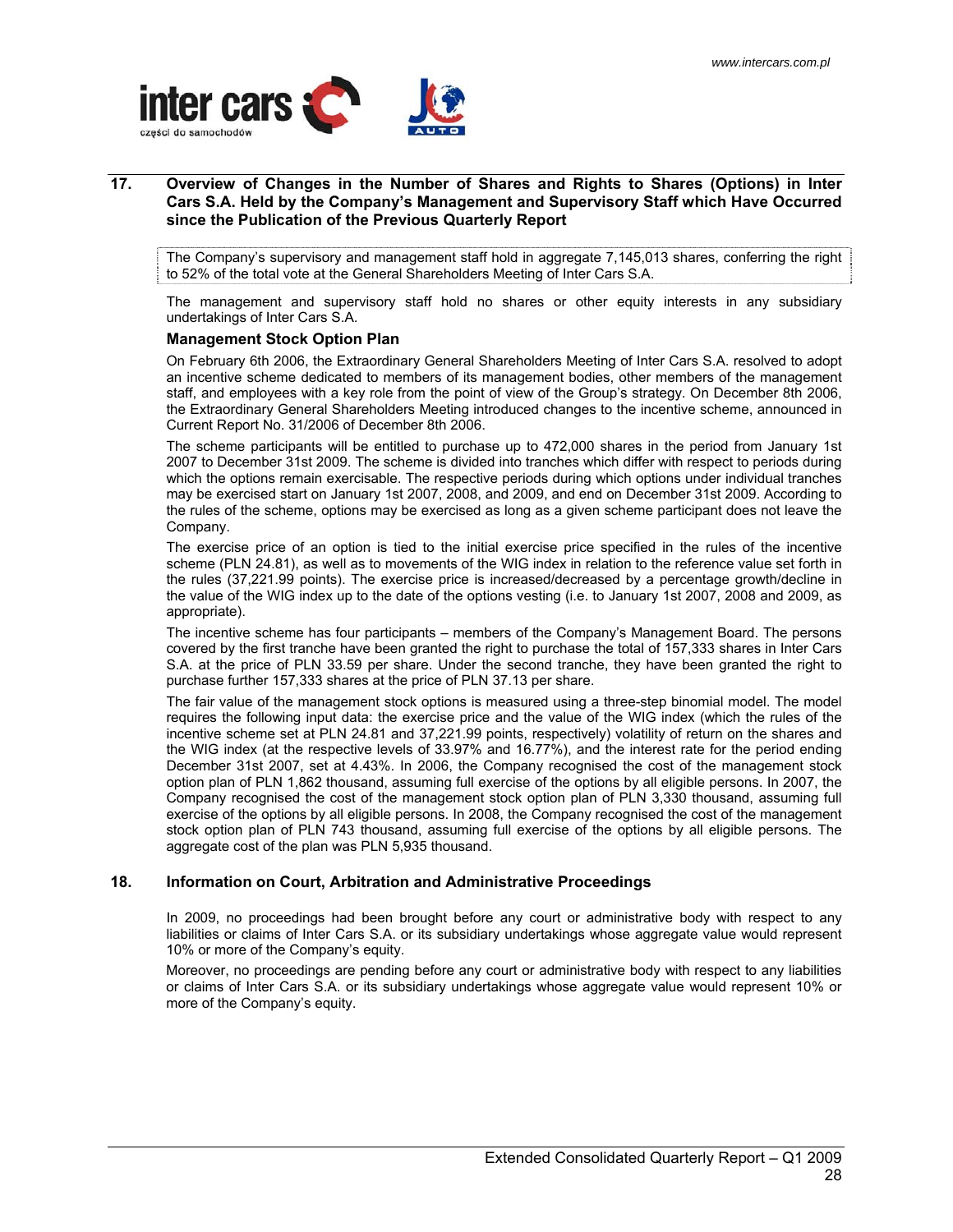

## **19. Related-Party Transactions**

The Company has entered into transactions with entities which are related to Members of the Supervisory and Management Boards and their relatives. The value of the transactions is set forth in the table below:

| sales revenue                  | Jan 1-Mar 31<br>2009 | <b>Jan 1-Mar 31</b><br>2008 |
|--------------------------------|----------------------|-----------------------------|
|                                | 6                    | 8                           |
|                                | 128                  | 44                          |
|                                | 21                   | 9                           |
|                                | 178                  | 111                         |
|                                | 171                  | 116                         |
|                                | 504                  | 288                         |
| purchase of goods and services | Jan 1-Mar 31<br>2009 | <b>Jan 1-Mar 31</b><br>2008 |
|                                | 27                   | 68                          |
|                                | 38                   | 34                          |
|                                | 40                   | 100                         |
|                                | 450                  | 386                         |
|                                | 1,062                | 861                         |
|                                | 497                  | 537                         |
|                                | 2,114                | 1,986                       |
|                                |                      |                             |
| receivables                    | Mar 31 2009          | Mar 31 2008                 |
|                                | 50                   | 10                          |
|                                | 116                  | 32                          |
|                                | 20                   | 14                          |
|                                | 148                  | 94                          |
|                                | 174                  | 142                         |
|                                | 509                  | 292                         |
|                                |                      |                             |
| liabilities                    | Mar 31 2009          | Mar 31 2008                 |
|                                | 49                   |                             |
|                                | 2                    |                             |
|                                |                      | 72                          |
|                                | 131                  | 48                          |
|                                | 332                  | 163                         |
|                                |                      |                             |
|                                | 147                  | 164                         |
|                                | 661                  | 447                         |

Inter Cars, Inter Cars Sp. Jawna (Krzysztof Oleksowicz, Andrzej Oliszewski and Jolanta Oleksowicz-Bugajewska) and ANPO Andrzej Oliszewski are parties to a transaction involving lease of real property. The real properties in question are leased to non-related undertakings (except for the agreement with Feber) and used by entities operating Inter Cars affiliate branches to carry out their distribution activities. All purchases from Inter Cars Sp. Jawna and ANPO Andrzej Oliszewski were re-invoiced to non-related undertakings.

 Inter Cars and Q-Service entered into transactions with FASTFORWARD Maciej Oleksowicz, pertaining to the management of the Castrol Q-SERVICE rally team led by Maciej Oleksowicz, provision of services related to promotion of the two Companies during car rallies, and consulting services with regard to computer software.

Transactions between Inter Cars and P.H. AUTO CZĘŚCI Krzysztof Pietrzak, Inter Cars and AK-CAR Agnieszka Soszyńska, and between Inter Cars and BEST-CAR Justyna Pietrzak relate to the settlement of share in the sales margin generated by P.H. AUTO CZĘŚCI Krzysztof Pietrzak, AK-CAR Agnieszka Soszyńska and BEST-CAR Justyna Pietrzak, which operate affiliate branches in Warsaw and Wyszków.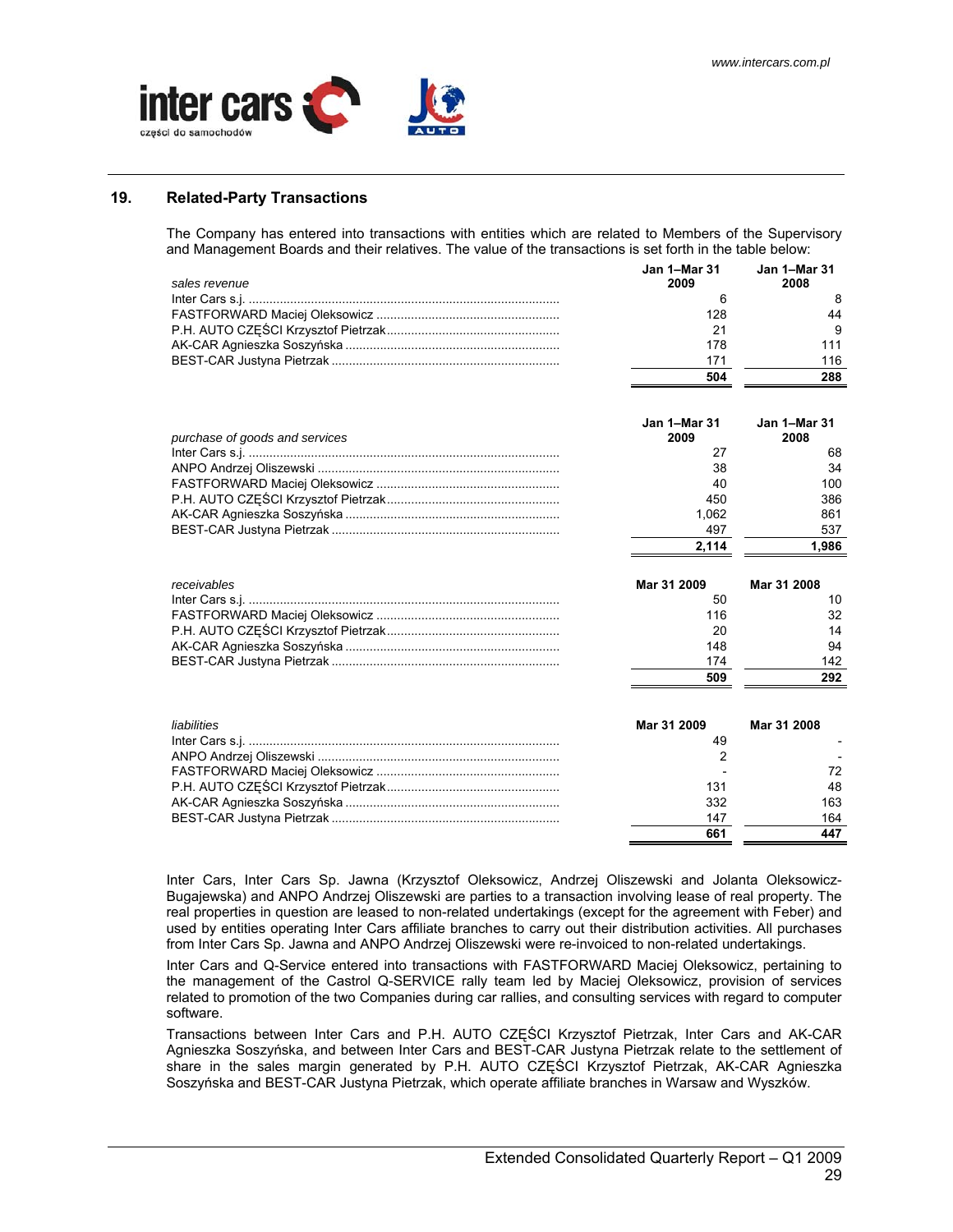<span id="page-29-0"></span>

The Inter Cars Group and P&W Systems entered into a transaction which involved the purchase of items of property, plant and equipment as well as semi-finished products: ground steering gears and casings for power steering systems, and the sale of car components.

The Inter Cars Group and InvestTeam entered into a transaction pertaining to the reinvoicing of a passanger car. The Inter Cars Group and 4KA entered into a transaction pertaining to the sales of car components. The Inter Cars Group, Tomas Kastil, Martin Havlik and Branisław Bucko entered into a transaction pertaining to consulting services.

The amount of loans advanced to subsidiary undertakings totalled PLN 66,645 thousand. The amount of loans advanced to Inter Cars S.A. by its subsidiary undertakings totalled PLN 922 thousand.

### **20. Other Information Which the Issuer Deems Relevant for the Assessment of Its Personnel, Assets, Financial Position, and Its Net Profit (Loss), as Well as Their Changes, and for the Assessment of the Issuer's Ability to Perform Its Obligations**

In 2009, no material factors occurred which could have a bearing on the assessment of the Issuer's personnel, assets and financial position and its net profit (loss).

### **21. Factors Which in the Issuer's Opinion will Affect Its Results in a Period Covering at Least the Next Quarter**

The most important factors which according to the Management Board will affect the financial results in Q1 2009 include:

- 9 *trends in the foreign exchange markets,* related mainly to the exchange rates of EUR, USD and YEN against PLN, UAH, HUF, CZK, SKK, LTL, HRK and RON;
- 9 *trends in the demand from export customers,* which is dependent mainly on the political and legal situation in Ukraine;
- 9 *changes in the interest rates*, which will determine the amount of interest on contracted loans and thus will affect the amount of financial costs;
- 9 planned *improvement in the inventory cycle,* which should reduce the amount of financial costs by lowering the requirement for inventory financing;
- 9 *optimisation of logistics processes* related to cost reductions;
- $\checkmark$  enhanced awareness of the Inter Cars brand and new customers, which will contribute to the development of the operating activities.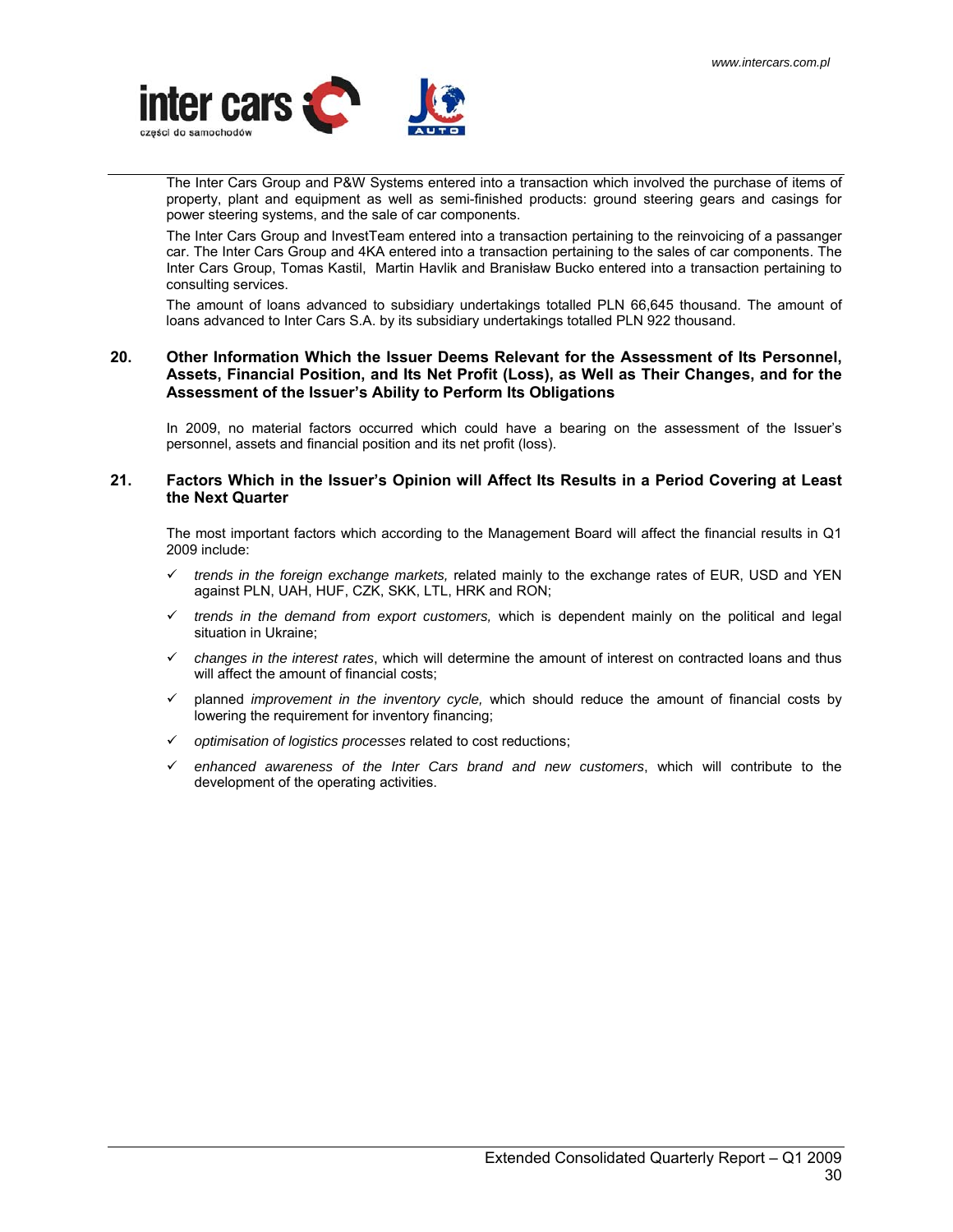

## **PART III**

## **Q1 2009 QUARTERLY NON-CONSOLIDATED FINANCIAL STATEMENTS OF INTER CARS S.A.**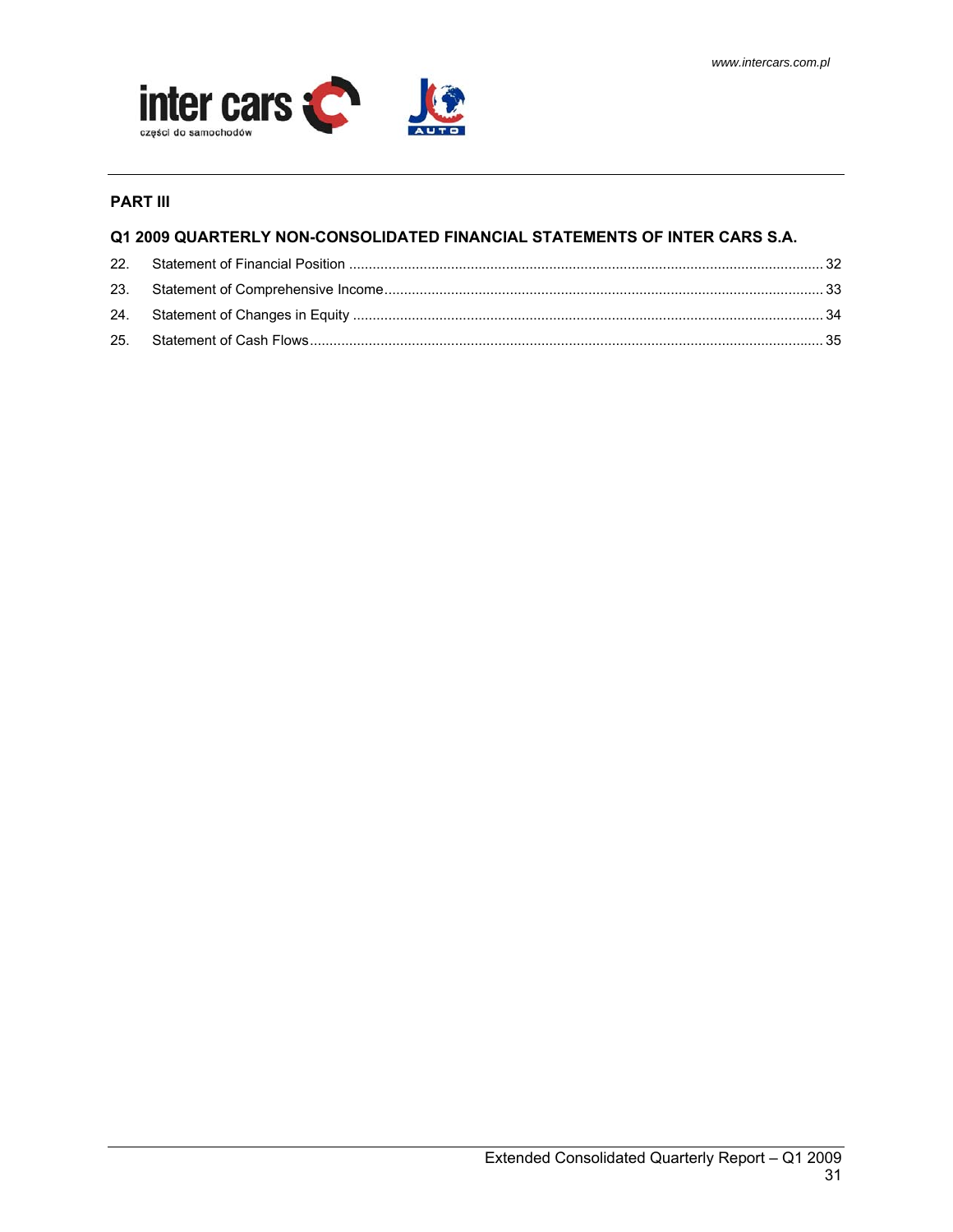<span id="page-31-0"></span>

## **22. Statement of Financial Position**

| (PLN '000)                                       | Mar 31 2009 | Dec 31 2008 | Mar 31 2008 |
|--------------------------------------------------|-------------|-------------|-------------|
| <b>ASSETS</b>                                    |             |             |             |
| <b>Non-current assets</b>                        |             |             |             |
|                                                  | 133,673     | 138,571     | 129.534     |
|                                                  | 154,808     | 156,229     | 132,507     |
|                                                  | 2,768       | 2,768       | 2,660       |
| Investments in subordinated undertakings         | 37,240      | 37,240      | 38,551      |
|                                                  | 43          | 43          | 43          |
|                                                  | 65,992      | 65,522      | 41,290      |
|                                                  |             |             | 143         |
|                                                  | 394,524     | 400,373     | 344,728     |
| <b>Current assets</b>                            |             |             |             |
|                                                  | 470,140     | 471,098     | 524,399     |
|                                                  | 349,744     | 296,835     | 236,167     |
|                                                  |             | 254         |             |
|                                                  | 2,272       | 1,858       | 12,330      |
|                                                  | 23,422      | 12,780      | 22,315      |
|                                                  | 845,578     | 782,825     | 795,211     |
|                                                  | 1,240,102   | 1,183,198   | 1,139,939   |
|                                                  |             |             |             |
| <b>EQUITY AND LIABILITIES</b><br>Equity          |             |             |             |
|                                                  | 27,472      | 27,472      | 27,392      |
|                                                  | 247,785     | 247,785     | 249,409     |
|                                                  | 102,485     | 102,485     | 65,163      |
|                                                  | 5,935       | 5,935       | 5,493       |
| Retained earnings and current year profit        | 38,802      | 23,235      | 66,078      |
|                                                  | 422,479     | 406,912     | 413,535     |
|                                                  |             |             |             |
| <b>Non-current liabilities</b>                   |             |             |             |
| Long-term loans, borrowings and financed lease   |             |             |             |
|                                                  | 104,791     | 110,276,    | 81,621      |
|                                                  |             |             |             |
|                                                  | 8,968       | 10,005      |             |
|                                                  | 113,759     | 120,281     | 81,621      |
|                                                  |             |             |             |
| <b>Current liabilities</b>                       |             |             |             |
|                                                  | 279,213     | 237,600     | 207,704     |
| Short-tem loans, borrowings, debt securities and |             |             |             |
|                                                  | 404,858     | 403,958     | 412.104     |
|                                                  | 7,131       | 1,472       | 1,831       |
|                                                  | 1,786       |             | 16,269      |
|                                                  | 76          | 76          | 3,767       |
|                                                  | 10,800      | 12,899      | 3,108       |
|                                                  | 703,864     | 665,005     | 644,783     |
| TOTAL EQUITY AND LIABILITIES                     | 1.240.102   | 1,183,198   | 1,139,939   |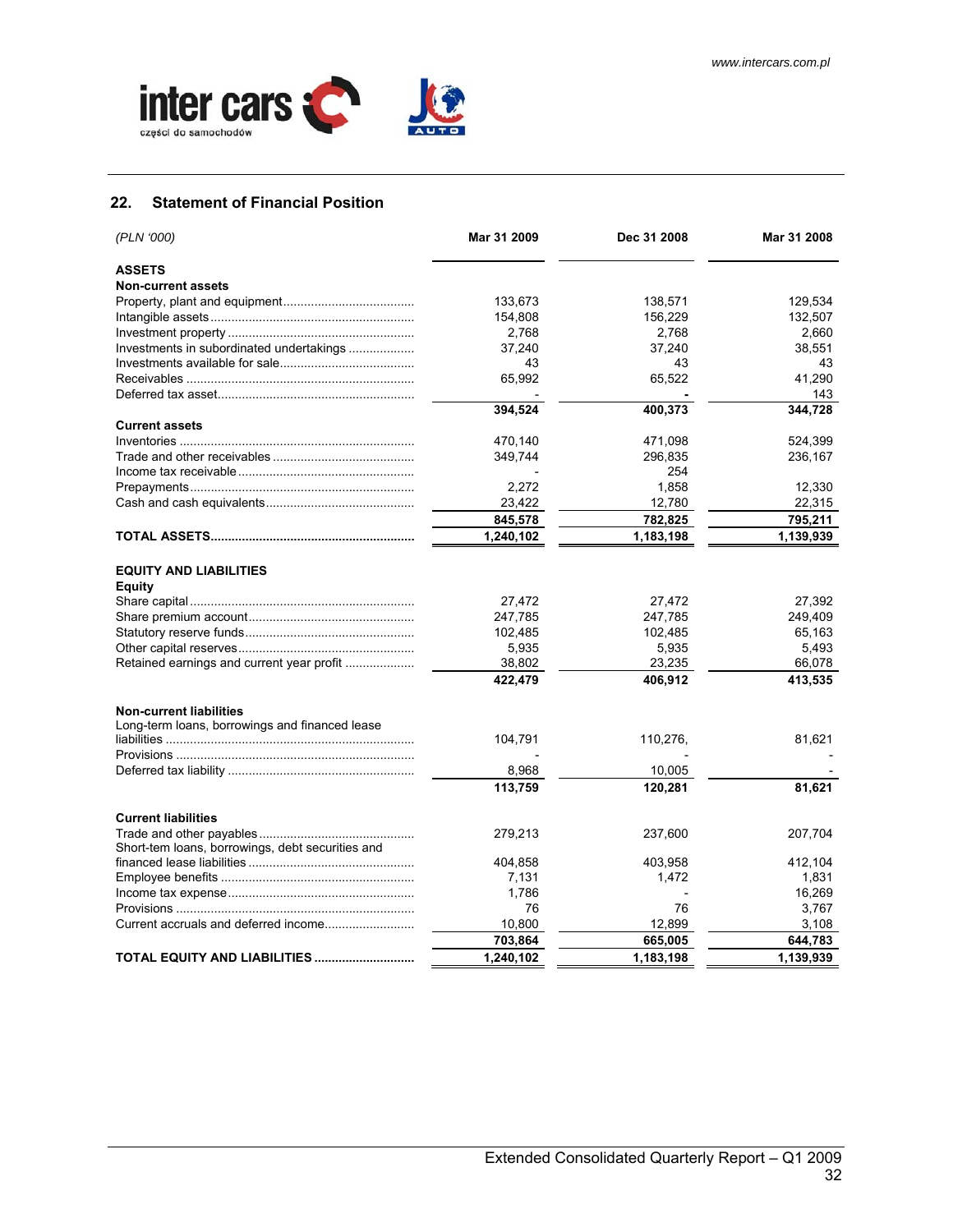<span id="page-32-0"></span>

## **23. Statement of Comprehensive Income**

*(PLN '000)* 

|                                                    | Jan 1 – Mar 31 2009 | Jan 1 - Mar 31 2008 |
|----------------------------------------------------|---------------------|---------------------|
| Sales revenue                                      | 387,516             | 334,647             |
| Cost of sales                                      | (232,336)           | (234,704)           |
| Gross profit on sales                              | 155,180             | 99,943              |
| Other operating income                             | 124                 | 8,814               |
| Selling costs, general and administrative expenses | (53,990)            | (37,660)            |
| Cost of distribution services                      | (53, 851)           | (36, 868)           |
| Cost of management stock option plan               |                     | (301)               |
| Other operating expenses                           | (6, 841)            | (4,883)             |
| <b>Operating profit</b>                            | 40,622              | 29,045              |
| Financial income                                   | 1,231               | 848                 |
| Foreign exchange gains/(losses)                    | (14, 859)           |                     |
| Financial expenses                                 | (6,963)             | (6, 425)            |
| Profit before tax                                  | 20,031              | 23,468              |
| Corporate income tax                               | (4, 464)            | (4,500)             |
| Net profit                                         | 15,567              | 18,968              |
| Earnings per share (PLN)                           |                     |                     |
| - basic                                            | 1.16                | 1.38                |
| - diluted                                          | 1.15                | 1.35                |
|                                                    |                     |                     |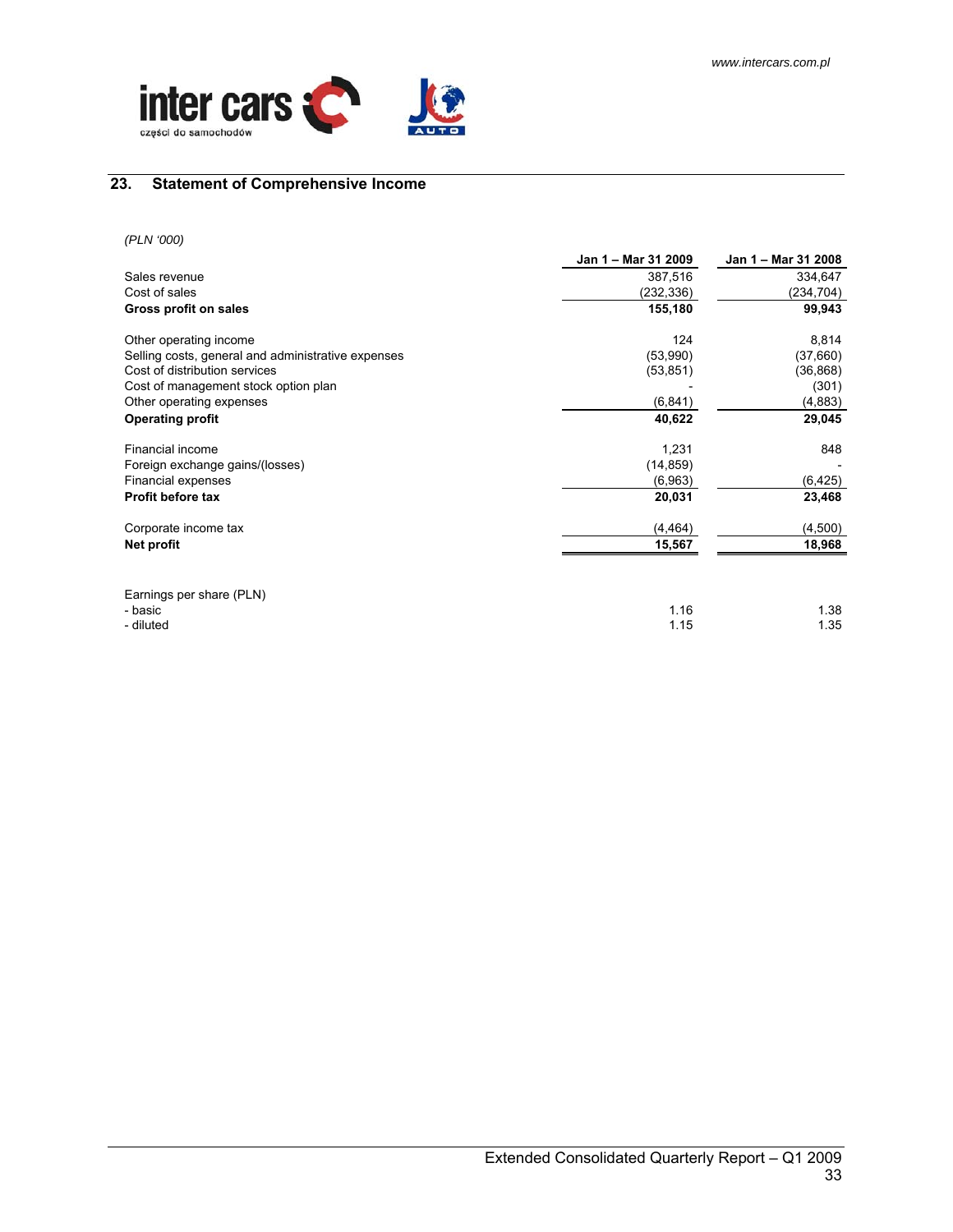

## **24. Statement of Changes in Equity**

## **For the period from January 1st to March 31st 2009**

|                        | (PLN '000) | Share capital | Share premium<br>account | Statutory reserve<br>funds | Other capital<br>reserves | Retained earnings<br>and current year | <b>Total</b> |
|------------------------|------------|---------------|--------------------------|----------------------------|---------------------------|---------------------------------------|--------------|
| As at January 1st 2009 |            | 27.472        | 247.785                  | 102.485                    | 5.935                     | profit<br>23.235                      | 406.912      |
| Profit for period      |            |               |                          |                            |                           | 15.567                                | 15.567       |
| As at Mar 31st 2009    |            | 27.472        | 247.785                  | 102.485                    | 5.935                     | 38.802                                | 422.479      |

## **For the period from January 1st to March 31st 2008**

<span id="page-33-0"></span>

| (PLN '000)                                                                                 | Share capital | Share premium<br>account | Statutory reserve<br>funds | Other capital<br>reserves | Retained earnings<br>and current year<br>profit | <b>Total</b> |
|--------------------------------------------------------------------------------------------|---------------|--------------------------|----------------------------|---------------------------|-------------------------------------------------|--------------|
| As at January 1st 2008                                                                     | 23,642        | 21,415                   | 65,163                     | 5,192                     | 47,110                                          | 162,522      |
| Profit for period<br>Share issue in connection with merger                                 |               |                          |                            |                           | 18.968                                          | 18.968       |
| with JC Auto<br>Capital reserve created in connection<br>with implementation of management | 3.750         | 227.994                  |                            |                           |                                                 | 231,744      |
| stock option plan                                                                          |               |                          |                            | 301                       |                                                 | 301          |
| As at March 31st 2008                                                                      | 27,392        | 249,409                  | 65,163                     | 5,493                     | 66,078                                          | 413,535      |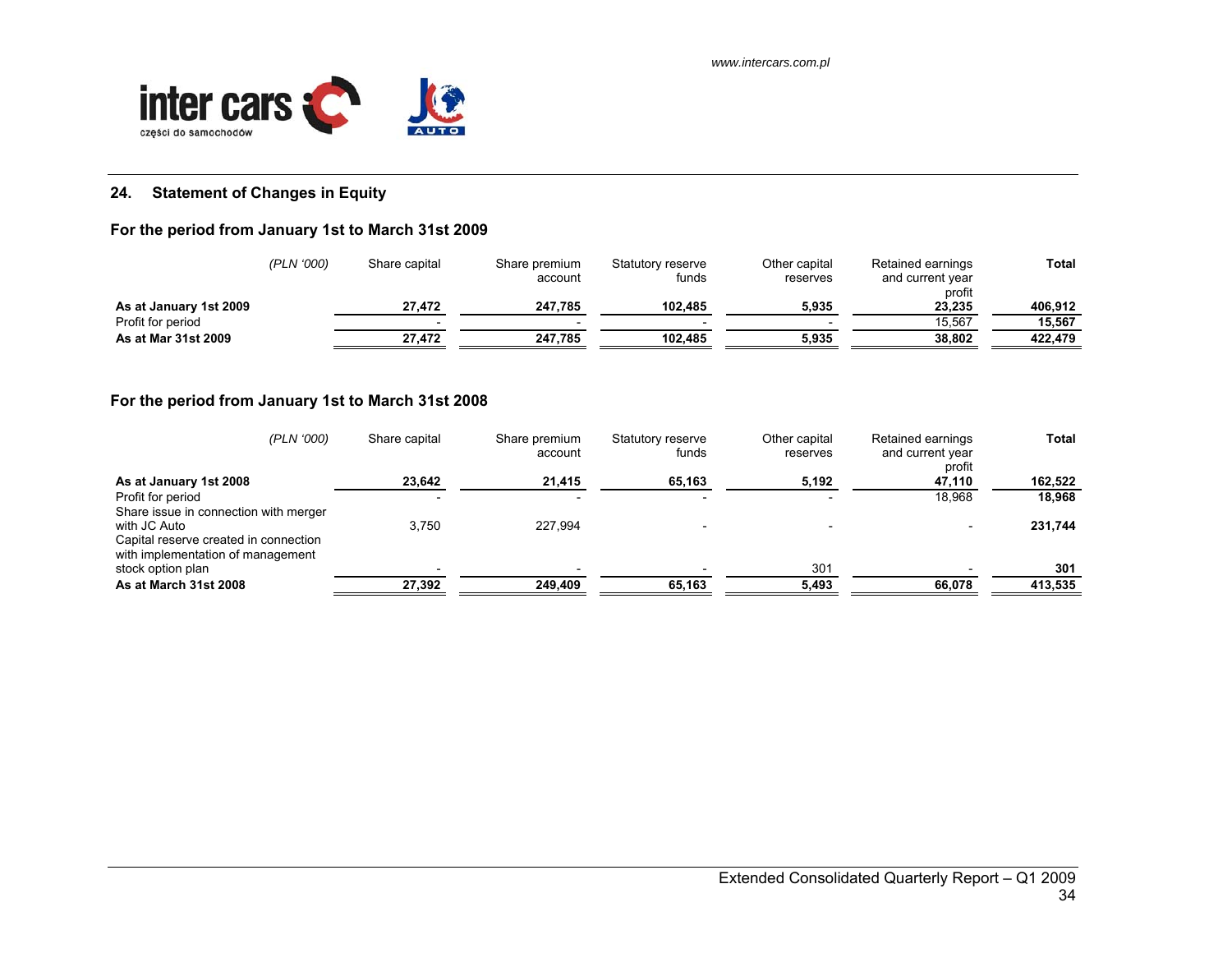<span id="page-34-0"></span>

### **25. Statement of Cash Flows**

| (PLN '000)                                                         | Jan 1 – Mar 31 2009 | Jan 1 – Mar 31 2008 |
|--------------------------------------------------------------------|---------------------|---------------------|
| Cash flows from operating activities                               |                     |                     |
|                                                                    | 20,031              | 23,468              |
| Adjustments, including:                                            |                     |                     |
|                                                                    | 6,285               | 4.441               |
|                                                                    | (6, 166)            | 3                   |
|                                                                    | 784                 | (4,546)             |
|                                                                    | 5,766               | 4,053               |
|                                                                    |                     |                     |
|                                                                    |                     | 301                 |
|                                                                    | 26,700              | 27,720              |
|                                                                    | (9,042)             | (108, 704)          |
|                                                                    | (44, 271)           | 144,595             |
|                                                                    | 39,102              | (51, 108)           |
|                                                                    | (2, 515)            | (9,781)             |
|                                                                    | 19,974              | 2,722               |
|                                                                    | (3,969)             | 1,361               |
|                                                                    | 16,005              | 4.083               |
|                                                                    |                     |                     |
| Cash flows from investing activities                               |                     |                     |
|                                                                    | 22                  | 398                 |
| Acquisition of intangible assets and property, plant and equipment | (1,307)             | 8,076               |
|                                                                    |                     | (1, 413)            |
|                                                                    | 2,543               | 4,308               |
|                                                                    | (1,572)             | (16, 100)           |
|                                                                    | 295                 | 734                 |
|                                                                    |                     |                     |
|                                                                    | (19)                | (3,997)             |
| Cash flows from financing activities                               |                     |                     |
|                                                                    |                     | 14,657              |
|                                                                    |                     |                     |
|                                                                    | (2,053)             | (1,256)             |
|                                                                    | 3,543               |                     |
|                                                                    | (6, 834)            | (4,786)             |
|                                                                    |                     |                     |
|                                                                    |                     | 501                 |
|                                                                    | (5, 344)            | 9,116               |
|                                                                    | 10.642              | 9.202               |
|                                                                    | 12,780              | 13,113              |
|                                                                    | 23,422              | 22,315              |

## **Accounting Policies**

The accounting policies applied by Inter Cars S.A. are the same as those applied by the Group (which are discussed in Section 7 of the extended consolidated quarterly report of the Group), except that shares in subsidiary undertakings are measured at historical cost less valuation allowances.